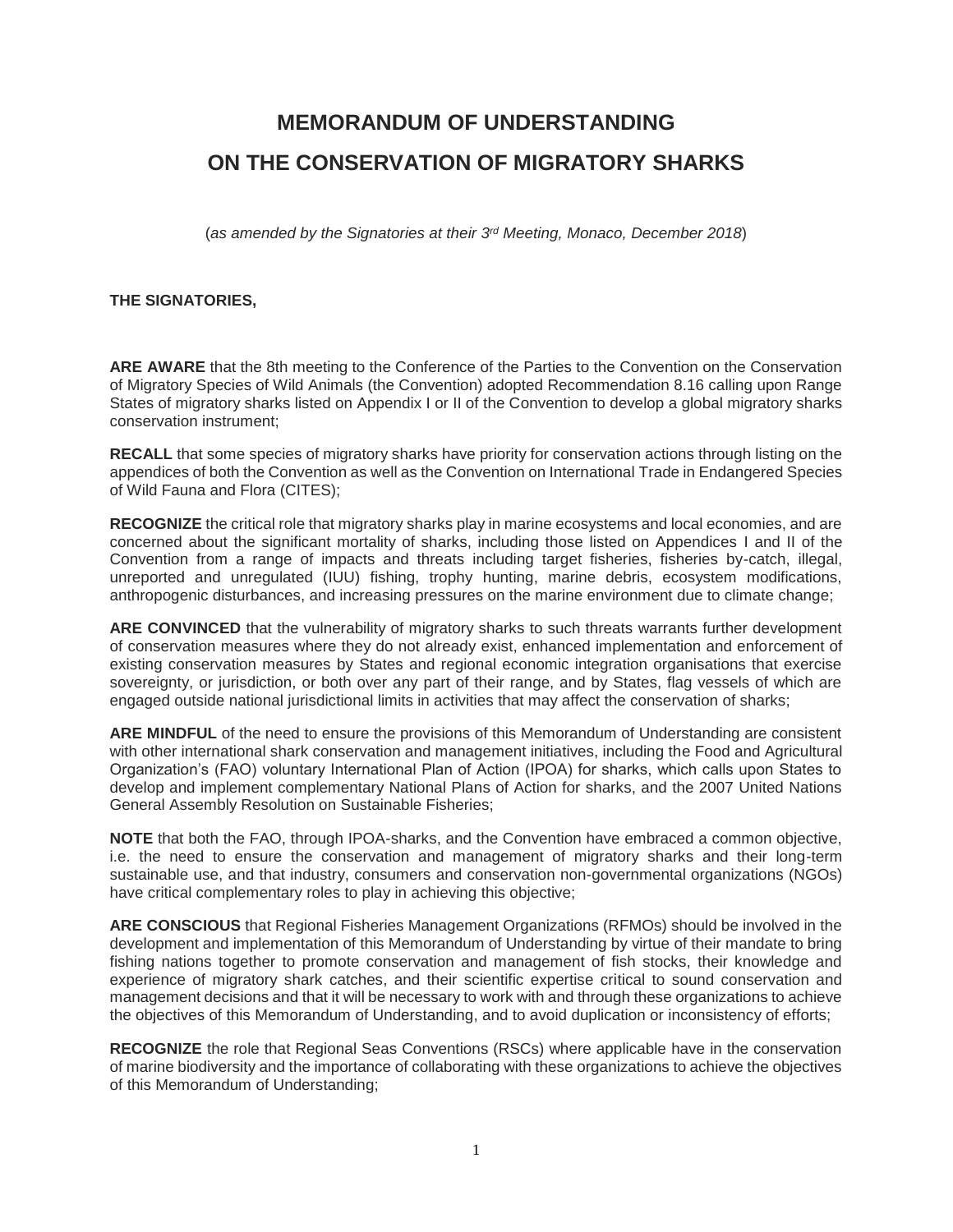**BELIEVE** that the conclusion and implementation of an international instrument in the form of a non-binding Memorandum of Understanding and a supporting Conservation Plan under Article IV.4 of the Convention will add value and contribute significantly to the enhanced conservation of migratory sharks by: (i) strengthening the political will to implement migratory shark conservation measures in a coordinated and timely fashion; (ii) bridging migratory shark fisheries and conservation interests; (iii) contributing to the implementation of the FAO's IPOA for sharks by linking it to this Memorandum of Understanding and building on it; and (iv) by capitalizing on the potential of the Convention's broad membership to add expertise to global conservation efforts in the areas of science, research, monitoring, compliance, enforcement, species identification, data collection and analysis, threat definition and reduction, habitat identification and protection, education and public awareness, information exchange, and capacity building;

**AIM TO** improve the conservation status of migratory sharks listed in Appendices I and II of the Convention through concerted and coordinated action, including compliance and enforcement efforts, on the part of the States that exercise jurisdiction over the range of these populations, and States whose flag vessels are engaged outside national jurisdictional limits in activities that may affect these populations;

**ACKNOWLEDGE** that, despite past and ongoing scientific research and monitoring, knowledge of the biology, ecology, and population dynamics of many migratory sharks is deficient, and that it is necessary to promote stronger co-operation between fishing nations on research, monitoring, enforcement and compliance in order to effectively implement conservation measures;

**FURTHER NOTE** that other species of sharks not currently listed on Appendices I and II of the Convention may also benefit from implementation of this Memorandum of Understanding as a consequence of more coordinated conservation efforts among Range States, shark fishing states, and shark trading states;

**EXPRESS** their desire to pursue the actions, where appropriate, set forth in this Memorandum of Understanding, in the spirit of mutual cooperation, to achieve and maintain a favourable conservation status for migratory sharks; and

#### **HAVE REACHED THE FOLLOWING UNDERSTANDING:**

#### **Section 1 Scope, Definitions and Interpretation**

1. This Memorandum of Understanding is a non-legally binding instrument under Article IV, paragraph 4, of the Convention, as defined by Resolution 2.6 adopted at the Second Meeting of the Conference of the Parties to the Convention (Geneva, 11-14 October 1988).

2. This Memorandum of Understanding is intended to apply to all migratory species of sharks included in Annex 1 of this Memorandum of Understanding.

3. For the purpose of this Memorandum of Understanding:

a) "Conservation Plan" means the Migratory Sharks Conservation Plan to be adopted under this Memorandum of Understanding;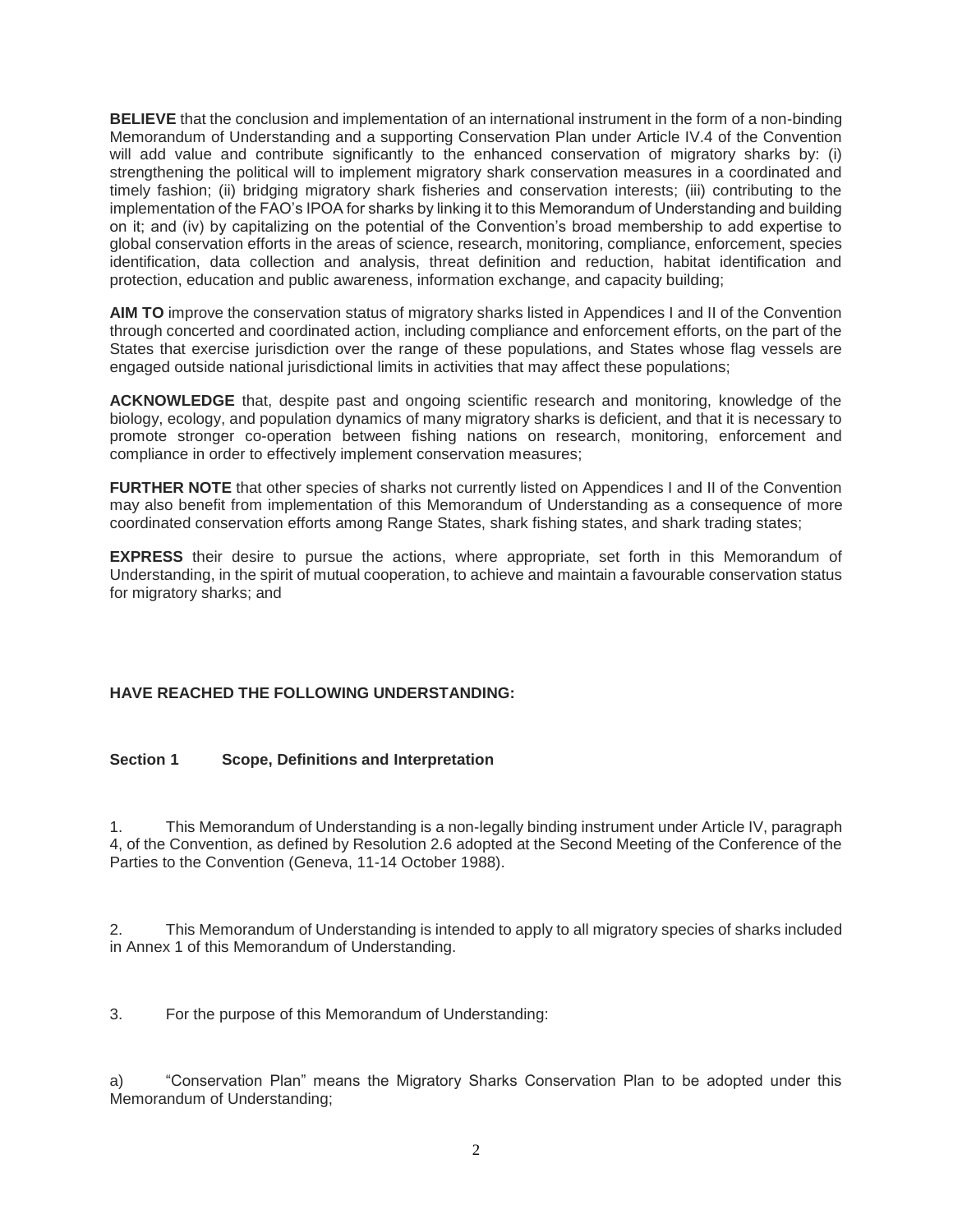b) "Advisory Committee" means the committee of persons qualified as experts in migratory shark science and management established under Section 7 of this Memorandum of Understanding;

c) "Conservation status of migratory sharks" means the sum of all the influences acting on migratory sharks that may affect their long-term distribution and abundance;

d) The conservation status is considered "favourable" when all the following conditions are met:

i) population dynamics data relative to appropriate biological reference points indicate that migratory sharks are sustainable on a long-term basis as a viable component of their ecosystems;

ii) the distributional range and habitats of migratory sharks are not currently being reduced, nor are they likely to be reduced in the future to levels that affect the viability of their populations in the long term; and

iii) the abundance and structure of populations of migratory sharks remains at levels adequate to maintain ecosystem integrity;

e) Conservation status will be taken as "unfavourable" if any of the conditions set out in sub paragraph 3. d) above are not met;

Nothing in sub-paragraphs d) and e) will affect the obligations under the Convention for Signatories that are also Convention Parties with respect to species listed under Appendix II of the Convention.

f) "Convention" means the Convention on the Conservation of Migratory Species of Wild Animals signed at Bonn, Germany on 23 June 1979;

g) "Convention Secretariat" means the body established under Article IX of the Convention;

h) "Cooperating partner" means a non-Range State, an intergovernmental or a non-governmental organization, or other body or entity that associates itself with this Memorandum of Understanding in accordance with the provisions of paragraph 30;

i) "Habitat" means any area in the range which contains suitable living conditions, particularly known aggregation, feeding and breeding sites, for migratory sharks;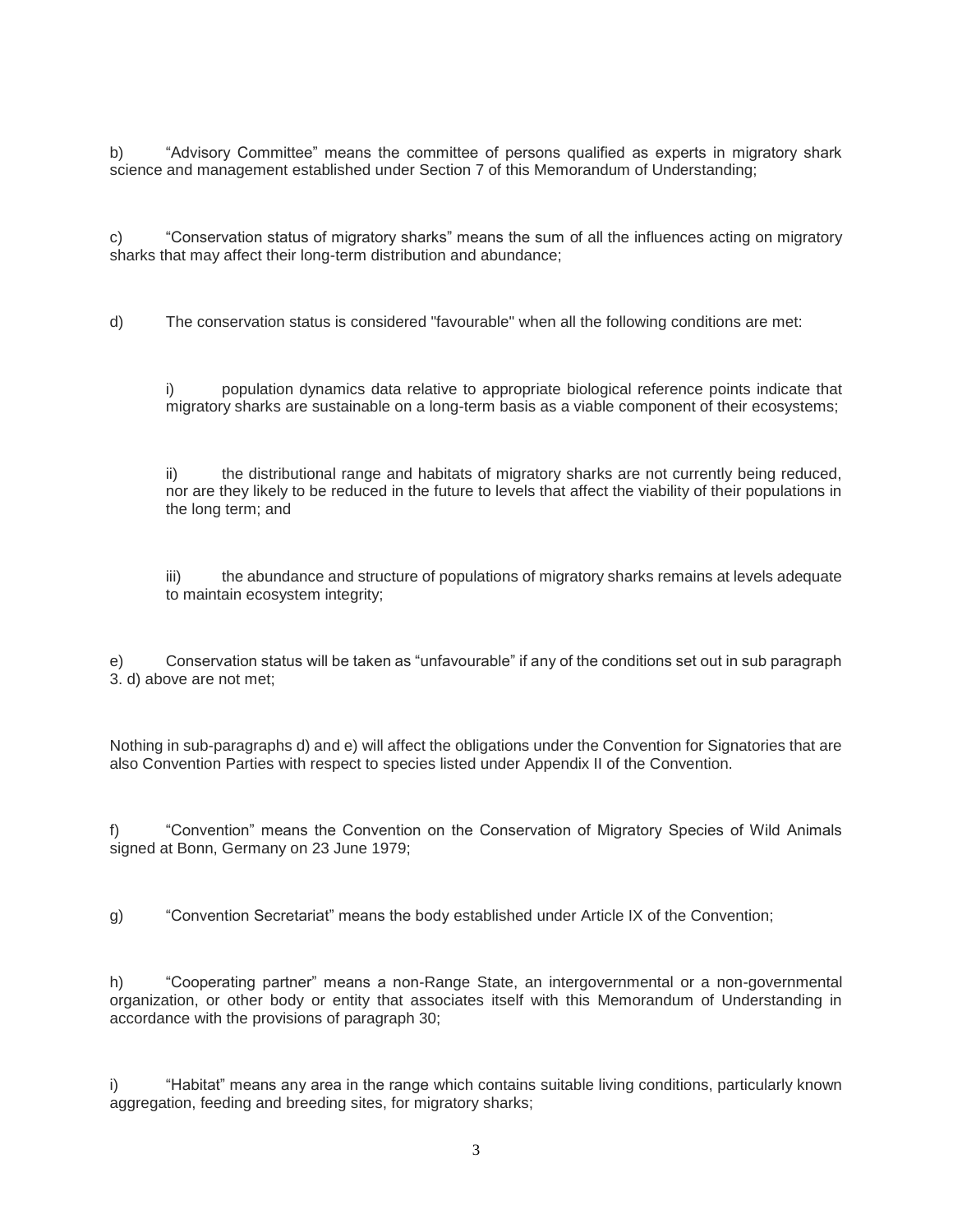j) "IPOA-Sharks" means the International Plan of Action for the conservation and management of sharks adopted at the 23rd session of the FAO Committee on Fisheries, February 1999;

k) "Range" means all the areas of water that a migratory shark inhabits, stays in temporarily, or crosses at any time on its normal migration route;

l) "Range State" means any State that exercises jurisdiction over any part of the range of migratory sharks, or a State, flag vessels of which are engaged outside its national jurisdictional limits in taking, or which have the potential to take, migratory sharks;

m) "Regional economic integration organisation" (REIO) means an organisation constituted by sovereign States of a given region which has competence in respect of matters governed by this Memorandum of Understanding and has been duly authorised, in accordance with its internal procedures, to sign this Memorandum of Understanding;

n) "RFMO" means an intergovernmental fisheries organization or arrangement, as appropriate, that has the competence to establish conservation and management measures;

o) "Secretariat" means the body established under paragraph 27 of this Memorandum of Understanding to assist in its administration, implementation and enforcement;

p) "Shark" means any of the migratory species, subspecies or populations in the Class *Chondrichthyes* (which includes sharks, rays, skates and chimaeras) that are included in Annex 1 of this Memorandum of Understanding;

q) "Shark finning" means the practice of removing any of the fins of a shark (including the tail) while at sea and discarding the remainder of the shark at sea;

r) "Signatory" means a Range State or a REIO that is a Signatory to this Memorandum of Understanding; and

s) "Taking" means taking, harvesting, hunting, fishing, capturing, harassing, deliberate killing or attempting to engage in any such conduct.

4. The Annexes form an integral part of this Memorandum of Understanding.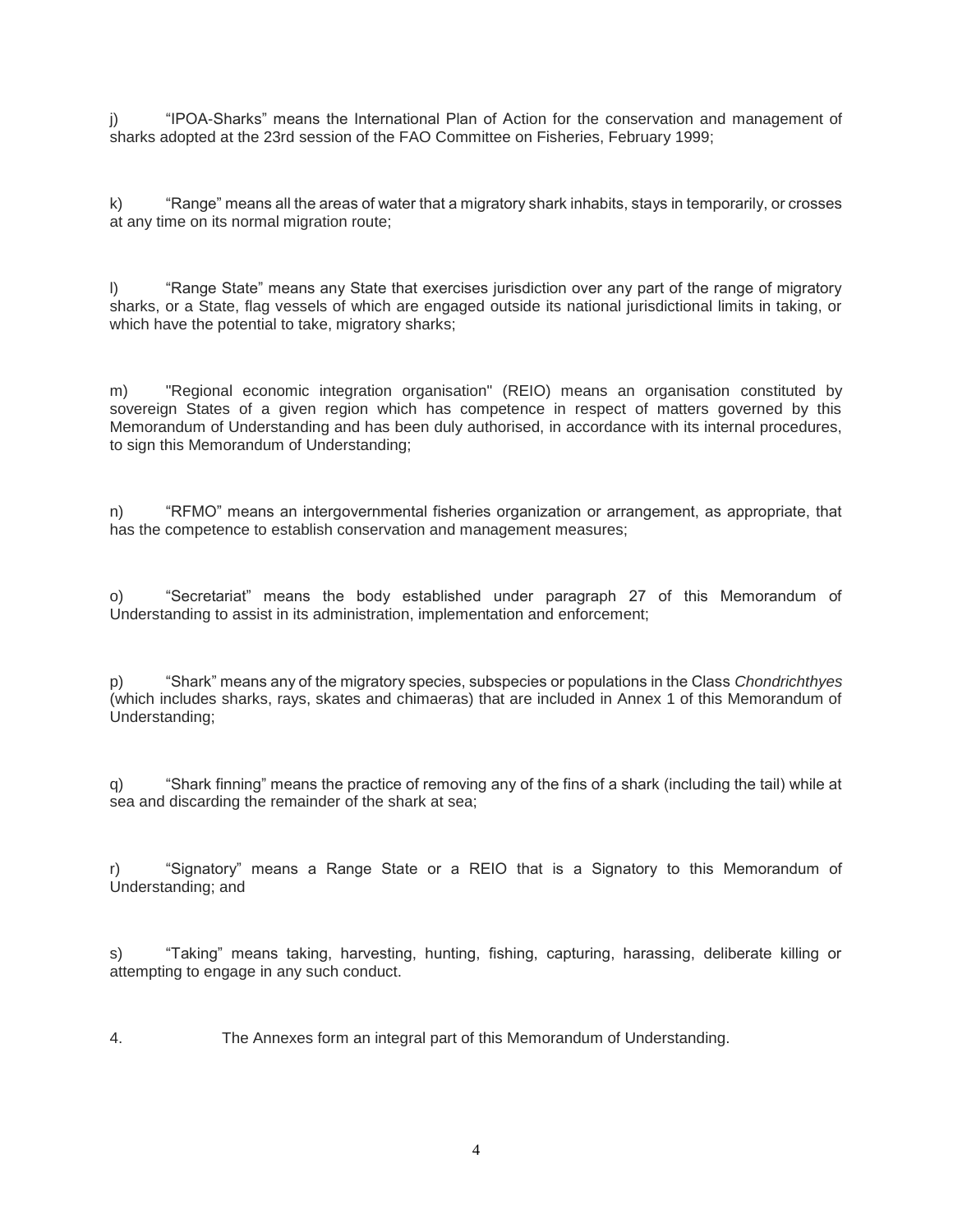#### **Section 2 Objective**

5. The objective of this Memorandum of Understanding is to achieve and maintain a favourable conservation status for migratory sharks based on the best available scientific information, taking into account the socio-economic and other values of these species for the people of the Signatories.

#### **Section 3 Fundamental Principles**

6. The Signatories recognize that successful shark conservation and management require the fullest possible cooperation among governments, intergovernmental organizations, non-governmental organizations, stakeholders of the fishing industry and local communities, and engagement pursuant to this Memorandum of Understanding with the fisheries industry, FAO, RFMOs, as appropriate, RSCs, CITES, the Convention on Biological Diversity (CBD) and other relevant international organizations.

7. The Signatories acknowledge the role as well as the scientific and political actions of States and RFMOs, as appropriate, which are responsible for the management of migratory shark fisheries, and the need to strengthen and improve their role in taking measures to improve or restore a favourable conservation status of sharks listed in Annex 1 of the Memorandum of Understanding.

8. Sharks should be managed to allow for sustainable harvest where appropriate, through conservation and management measures based on the best available scientific information.

9. In implementing the measures given in the Conservation Plan the Signatories should apply widely both an ecosystem and a precautionary approach<sup>1</sup>

Lack of scientific certainty should not be used as a reason for postponing measures to enhance the conservation status of sharks.

10. Signatories may establish, by mutual consent, bilateral, sub-regional or regional management plans that are consistent with this Memorandum of Understanding.

#### **Section 4 Conservation Plan**

11. At its first session, the Meeting of the Signatories should adopt a Conservation Plan to be incorporated as an Annex to this Memorandum of Understanding.

12. The Signatories should cooperatively strive to adopt, implement and enforce such legal, regulatory

l <sup>1</sup> Rio Declaration on Environment and Development of 14 June 1992, Principle 15.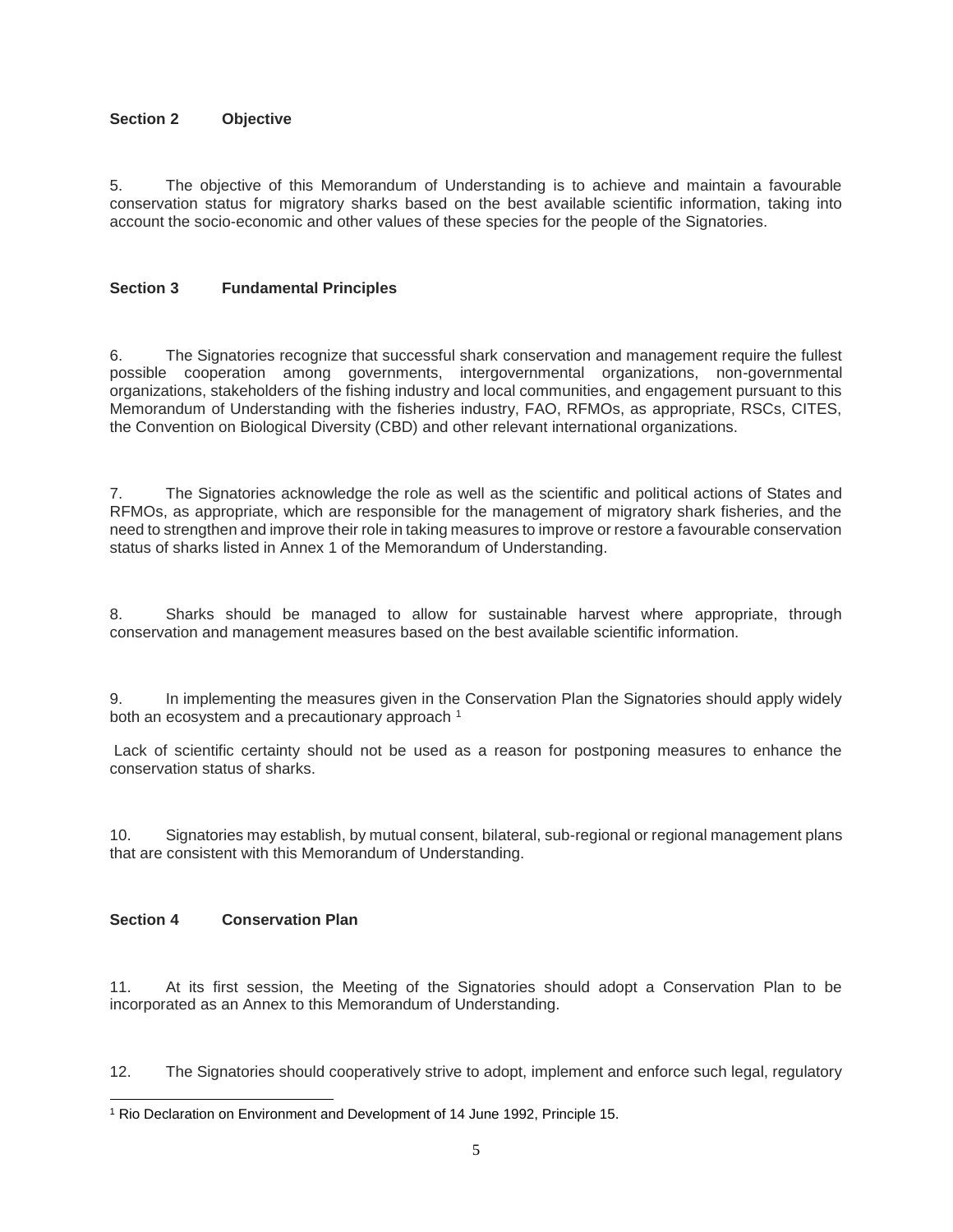and administrative measures as appropriate to conserve and manage migratory sharks and their habitat. To this end, they should endeavour to implement progressively, individually or cooperatively, or both, including by participation in or in cooperation with the FAO, RFMOs as appropriate, RSCs and other relevant international fora, those objectives described below and which include:

a) Improving understanding of migratory shark populations through research, monitoring and information exchange;

b) Ensuring that directed and non-directed fisheries for shark are sustainable;

c) Ensuring to the extent practicable the protection of critical habitats and migratory corridors and critical life stages of sharks;

d) Increasing public awareness of threats to sharks and their habitats, and enhance public participation in conservation activities; and

e) Enhancing national, regional and international cooperation.

13. The Signatories recognize that in order to be successful in these endeavours they should make every effort, as appropriate and subject to the availability of necessary resources, to:

a) Cooperate with relevant organizations so as to facilitate the work conducted in relation to the Conservation Plan;

b) Engage with the fisheries industry, FAO, RFMOs as appropriate, conservation NGOs, RSCs and other international organizations that deal with fisheries to develop a working relationship, analyze the strengths and weaknesses of current conservation and management initiatives, and involve them in the improvement and execution of the Conservation Plan;

c) Promote practical and enforceable conservation recommendations within relevant RFMOs and RSCs by the Signatories to this Memorandum of Understanding that are members of the RFMOs and RSCs;

d) Build research, data collection, monitoring, compliance and enforcement capacity;

e) Promote and coordinate stock assessments and research in collaboration with appropriate fishery management and scientific bodies;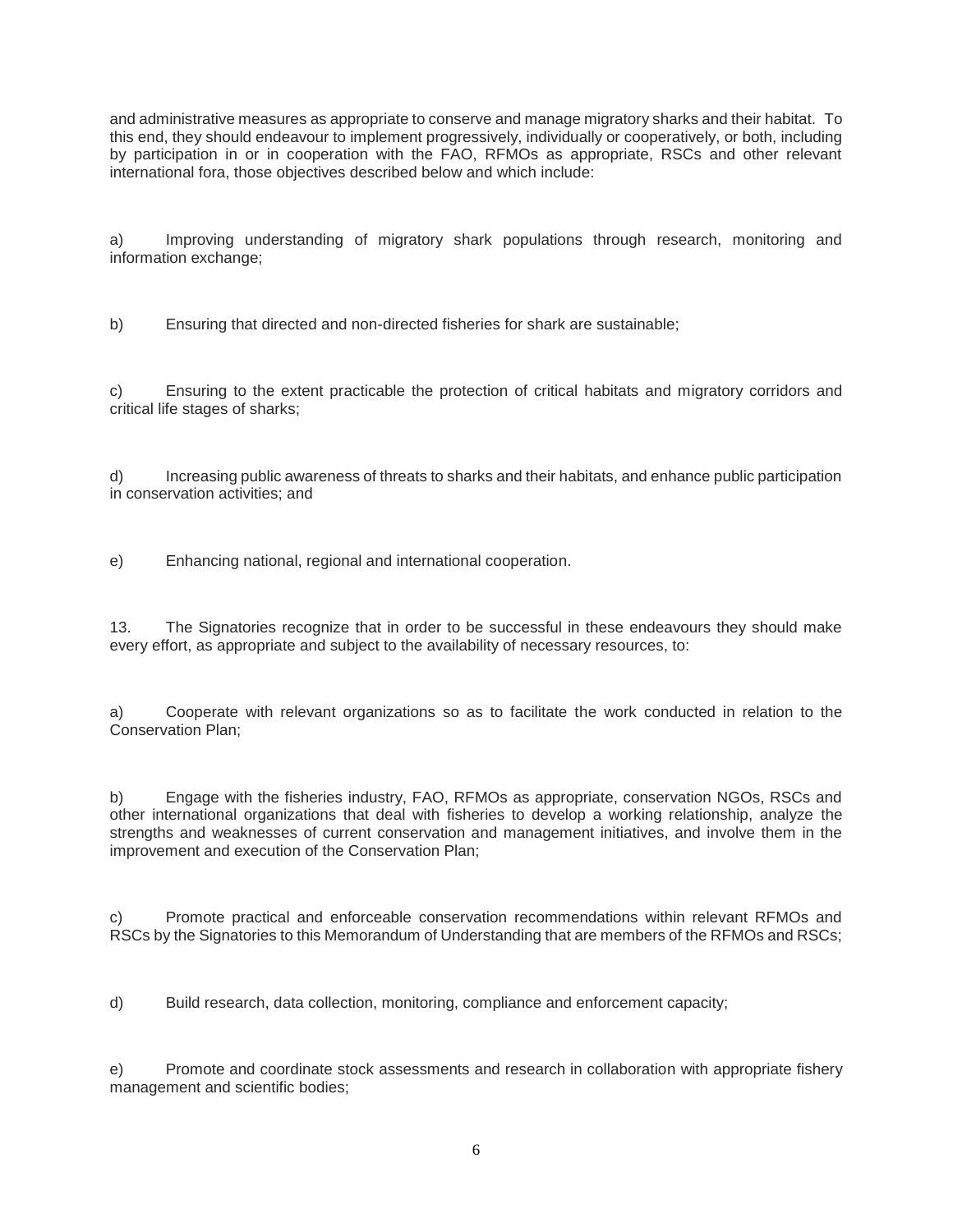f) Identify and conduct studies of shark migration, aggregation, critical habitats, ecology, behaviour and life stages, and, to the extent practicable, protect the sites;

g) Facilitate the timely access to and exchange of information necessary to coordinate conservation and management measures, and facilitate training in data quality;

h) Regulate or manage the harvest of sharks in order to address shark finning and, where not already in place, enact legislation or regulations to prohibit shark finning, including by considering taking measures, as appropriate, to require that sharks be landed with each fin naturally attached in line with UN General Assembly Resolution 62/177 and with Recommendation 4.114 of the International Union for the Conservation of Nature;

i) Prohibit the taking of species listed in Appendix I of the Convention in accordance with Article III of the Convention;

j) In fisheries catching sharks other than those listed in point i above, encourage relevant bodies to set targets based on the best available science for fish quotas, fishing effort and other restrictions to help achieve sustainable use;

k) Ensure development and implementation of Plans of Action - Sharks in accordance with FAO's voluntary IPOA-Sharks;

l) Ratify or accede to those international instruments relevant to the conservation and management of migratory sharks and their habitats in order to enhance the legal protection of migratory shark species;

m) Formulate, review, revise and harmonize national legislation and regulations, as necessary, relevant to the conservation and management of migratory sharks and their habitats;

n) Create and maintain species-specific national records of shark catches, landings and discards; and

o) Encourage other States to sign this Memorandum of Understanding.

14. These measures should be implemented taking into account the competencies and capabilities of Signatories under their domestic laws.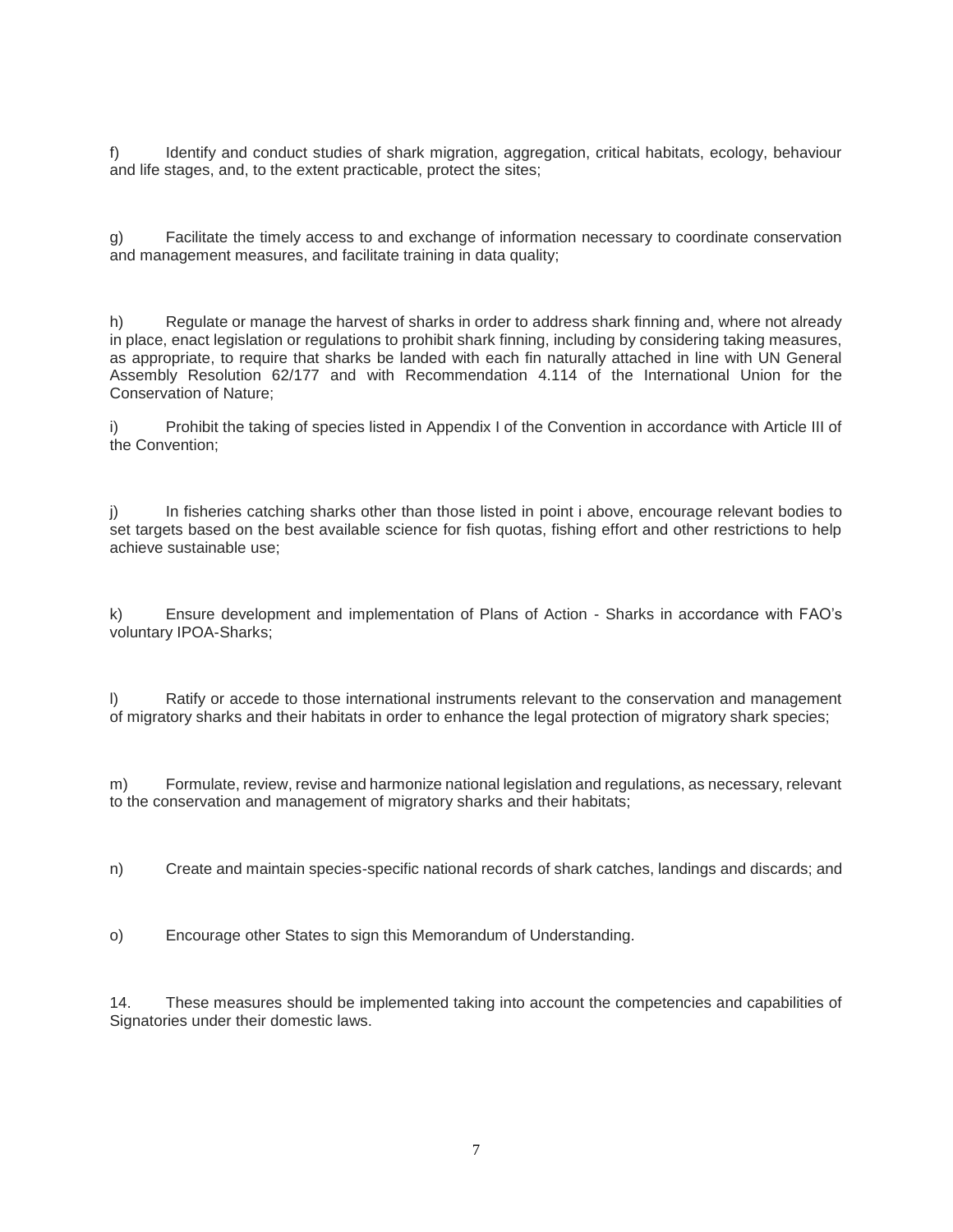#### **Section 5 Implementation, Reporting and Financing**

15. Each Signatory should:

a) Designate a focal point for communication among Signatories and for coordinating implementation measures and activities under this Memorandum of Understanding and the Conservation Plan, and communicate the complete contact details of this authority, and any subsequent changes thereto, to the Convention Secretariat; and

b) Endeavour to provide to the Secretariat a regular national report on the implementation of this Memorandum of Understanding and the Conservation Plan, the frequency and timing of which should be determined at the first Meeting of the Signatories.

c) Endeavour to provide annual voluntary contributions to facilitate the effective implementation of the Memorandum of Understanding and delivery of the conservation plan.

16. Signatories will endeavour to finance from national and other sources the implementation of the measures within their competency necessary for the conservation of migratory sharks. In addition, they will endeavour to assist each other on a bilateral or multilateral basis in the implementation and financing of key points of the Conservation Plan, including capacity building and training, and seek assistance from other sources for the financing and implementation of their strategies or equivalent measures.

17. A fund may be established to meet expenses related to the participation of developing countries at sessions of the Meeting of the Signatories, the Advisory Committee or any other meeting which may be called upon by Signatories through its governing body. This does not preclude such expenses being met by other arrangements, bilateral or otherwise.

#### **Section 6 Meeting of the Signatories**

18. The Meeting of the Signatories should be the decision-making body of this Memorandum of Understanding. Without prejudice to Paragraph 33 of the Memorandum of Understanding the Signatories should make every effort to reach agreement on all matters of substance by consensus. Detailed rules governing the possibilities of proceeding to vote will be laid down in the Rules of Procedure referred to in Paragraph 21 of the Memorandum of Understanding.

19. The Convention Secretariat should convene the first session of the Meeting of the Signatories as soon as possible after the date on which this Memorandum of Understanding comes into effect. The Meeting of the Signatories should decide on the frequency of its sessions thereafter, bearing in mind the benefits of holding those sessions in conjunction with meetings of the Conference of the Parties to the Convention.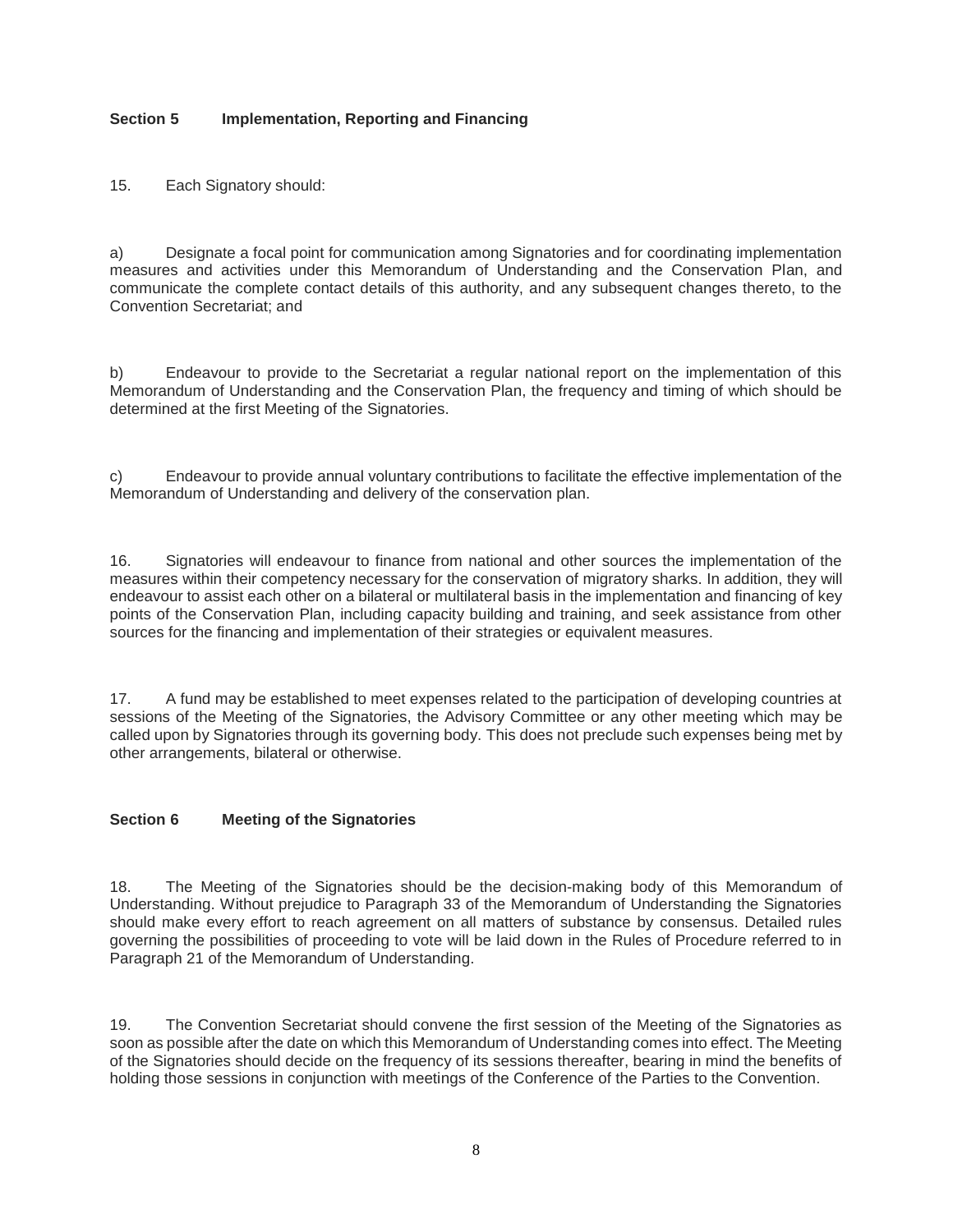20. Progress in implementing the Memorandum of Understanding, including amendments to Annex 1, should be assessed by the Signatories at each session of the Meeting of the Signatories.

21. At its first session, the Meeting of the Signatories should adopt its own rules of procedure governing, among other matters, the attendance and participation of observers, and make provision for transparency in the activities relating to the Memorandum of Understanding and timely access to the records and reports relating to the Memorandum of Understanding. Such rules should not be unduly restrictive.

22. Any State not a Signatory to the Memorandum of Understanding, the United Nations, any specialised Agency of the United Nations, any regional economic integration organization, and any secretariat of relevant international conventions and other instruments, particularly those concerned with the conservation and management of marine living resources or conservation and management of sharks, may participate as observers at the first session of the Meeting of the Signatories and its subsidiary bodies. For future sessions, such participation should be subject to the rules of procedure.

23. Any relevant scientific, environmental, cultural, fisheries or technical body concerned with the conservation and management of marine living resources or the conservation and management of sharks, may participate as an observer at the first session of the Meeting of the Signatories and its subsidiary bodies. For future sessions, such participation should be subject to the rules of procedure.

#### **Section 7 Advisory Committee**

24. The first Meeting of the Signatories should establish an Advisory Committee, comprising persons qualified as experts in migratory shark conservation science and management. The tasks of the Advisory Committee will be defined by the MOS and should include:

a) Providing expert advice, information and making recommendations including suggestions on new initiatives and on the implementation of this Memorandum of Understanding, to the Secretariat and the Signatories, as necessary and when appropriate;

b) Analysing, as necessary, scientific assessments and making recommendations on the conservation status of shark populations listed in Annex 1 and others which may be contemplated for inclusion;

c) Preparing a report on its activities for each advisory session of the Meeting of the Signatories to be submitted to the Secretariat in ample time before the session of the Meeting of the Signatories;

d) Recommending to the Secretariat the convening of an urgent session of the Meeting of the Signatories in view of emergencies which may arise; and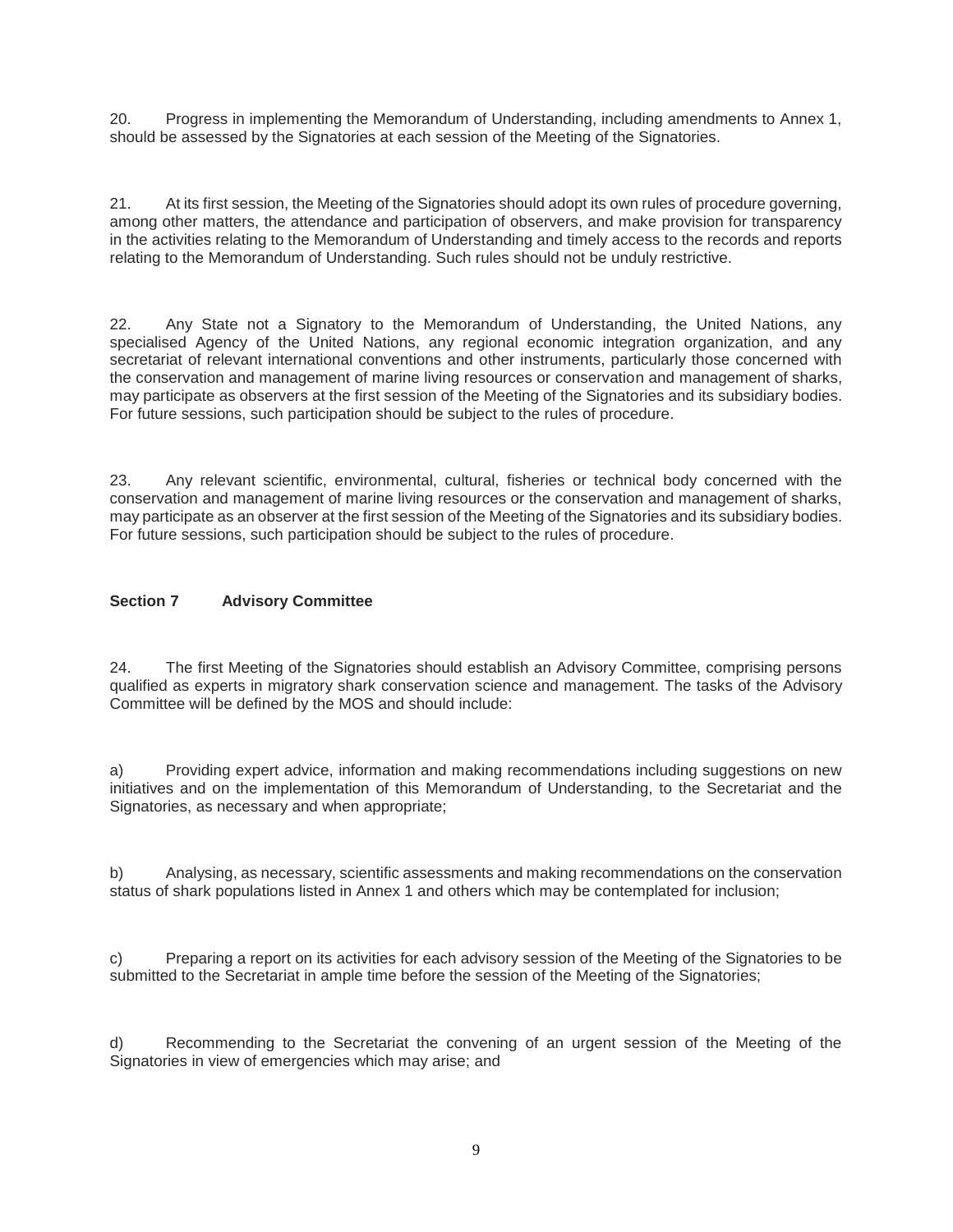e) Carrying out any other task referred to it by the Meeting of the Signatories.

25. Members of the Committee should be appointed as representatives of the Regions by the Signatories from each Region. The Regions and the number of representatives for each Region are set out in Annex 2. The Advisory Committee should elect a Chair and Vice-chair. The Advisory Committee may invite other experts to attend its meetings.

26. The Advisory Committee should conduct its work through collaboration by electronic means whenever possible, with the Chair of the Committee providing a report on the Committee's work to each session of the Meeting of the Signatories. Where the need arises, meetings of the Advisory Committee should be convened by the Chair of the Committee in consultation with the Secretariat, and where possible, such meetings should be held in conjunction with the sessions of the Meeting of the Signatories.

#### **Section 8 Secretariat**

27. The Signatories to this Memorandum of Understanding share the view that:

a) A Secretariat should be established by the Meeting of the Signatories as soon as possible, based in an appropriate organization or institution. The role of the Secretariat may include assisting in the administration and implementation of this Memorandum of Understanding by coordinating, communicating, facilitating and reporting on relevant activities and events, and performing such other functions as may be assigned by the Signatory States; and

b) The Convention Secretariat should act as the interim Secretariat to this Memorandum of Understanding until a permanent Secretariat is established and may, subject to the availability of resources, use the services of any reliable organization to support the coordination of this Memorandum of Understanding.

#### **Section 9 Cooperation with other bodies**

28. The Secretariat could consult and cooperate with other relevant organizations such as those referred to in Section 3 paragraph 6, as appropriate, to assist in the implementation of this Memorandum of Understanding, including through the exchange of information.

#### **Section 10 Final Provisions**

29. This Memorandum of Understanding is open for signature by the Range States and regional economic integration organisations of the shark species listed in Annex 1 of this Memorandum of Understanding.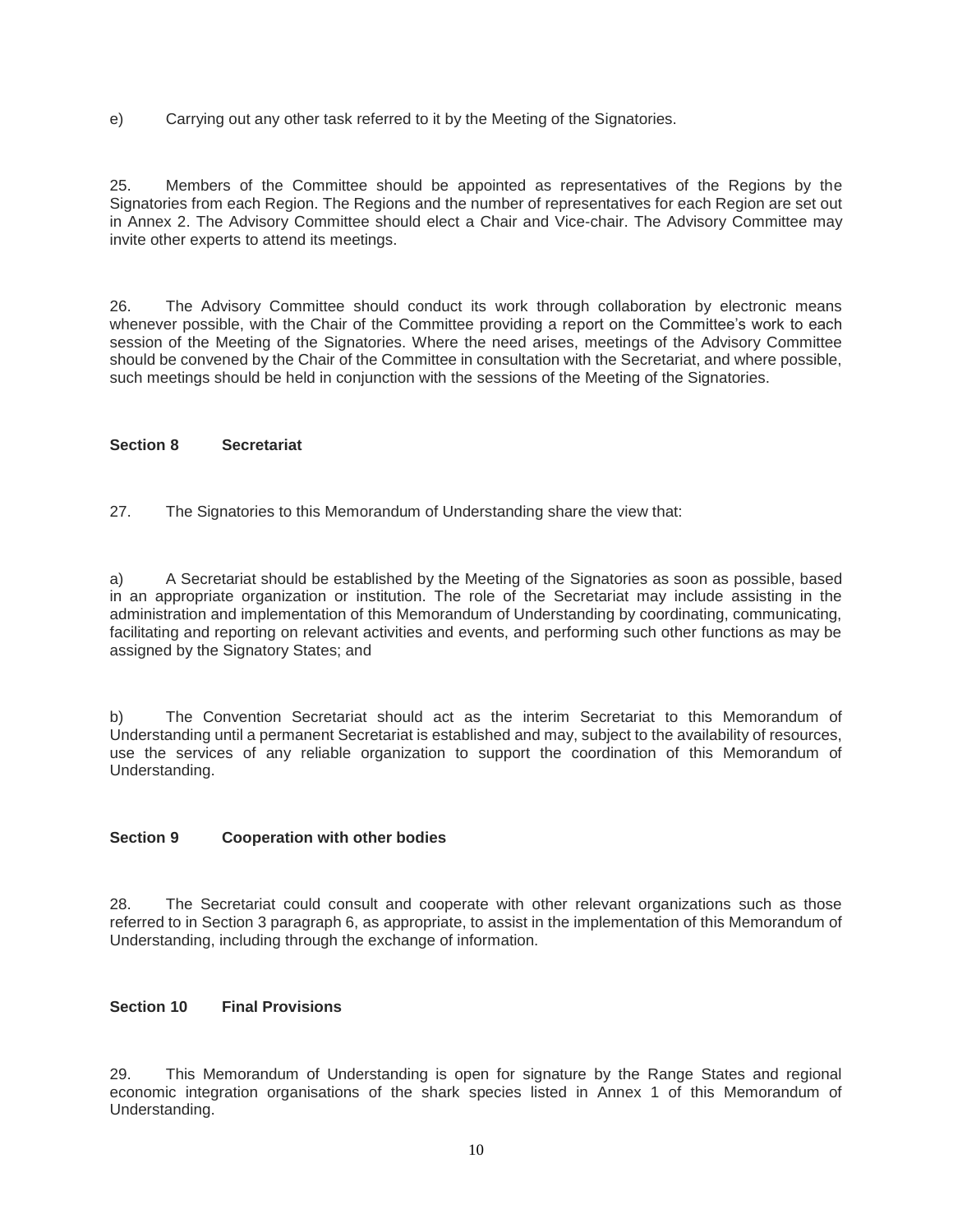30. Non-range states, inter-governmental and international and national non-governmental organizations, or other relevant bodies and entities may associate themselves with this Memorandum of Understanding through their signatures as cooperating partners, after having being invited to sign to it on the basis of a decision by the Signatories, in particular with respect to the implementation of the Conservation Plan.

31. This Memorandum of Understanding will commence on the first day of the month following the month on which there are at least 10 Range State signatures. Thereafter it will commence for any other Signatory on the first day of the month following the date of signature by that Signatory.

32. This Memorandum of Understanding will remain open for signature indefinitely at the seat of the Convention Secretariat. The cooperation of the Signatories should continue indefinitely but any Signatory may terminate its participation by providing one year's written notice to all other Signatories through the Secretariat.

33. The Memorandum of Understanding, including the Annexes, may be modified by the Meeting of the Signatories. Such modifications should be by consensus.

34. The original text of this Memorandum of Understanding in the English, French, and Spanish languages, each version being equally authentic, will be deposited with the Convention Secretariat, which should act as the Depositary. The Depositary should, after consultations with the Governments concerned, prepare official versions of the text of this Memorandum of Understanding in Arabic, Russian, Chinese, German and other languages. The working languages for all matters related to this Memorandum of Understanding should be English, French and Spanish.

#### **Opened for signature at Manila on this Twelfth day of February 2010**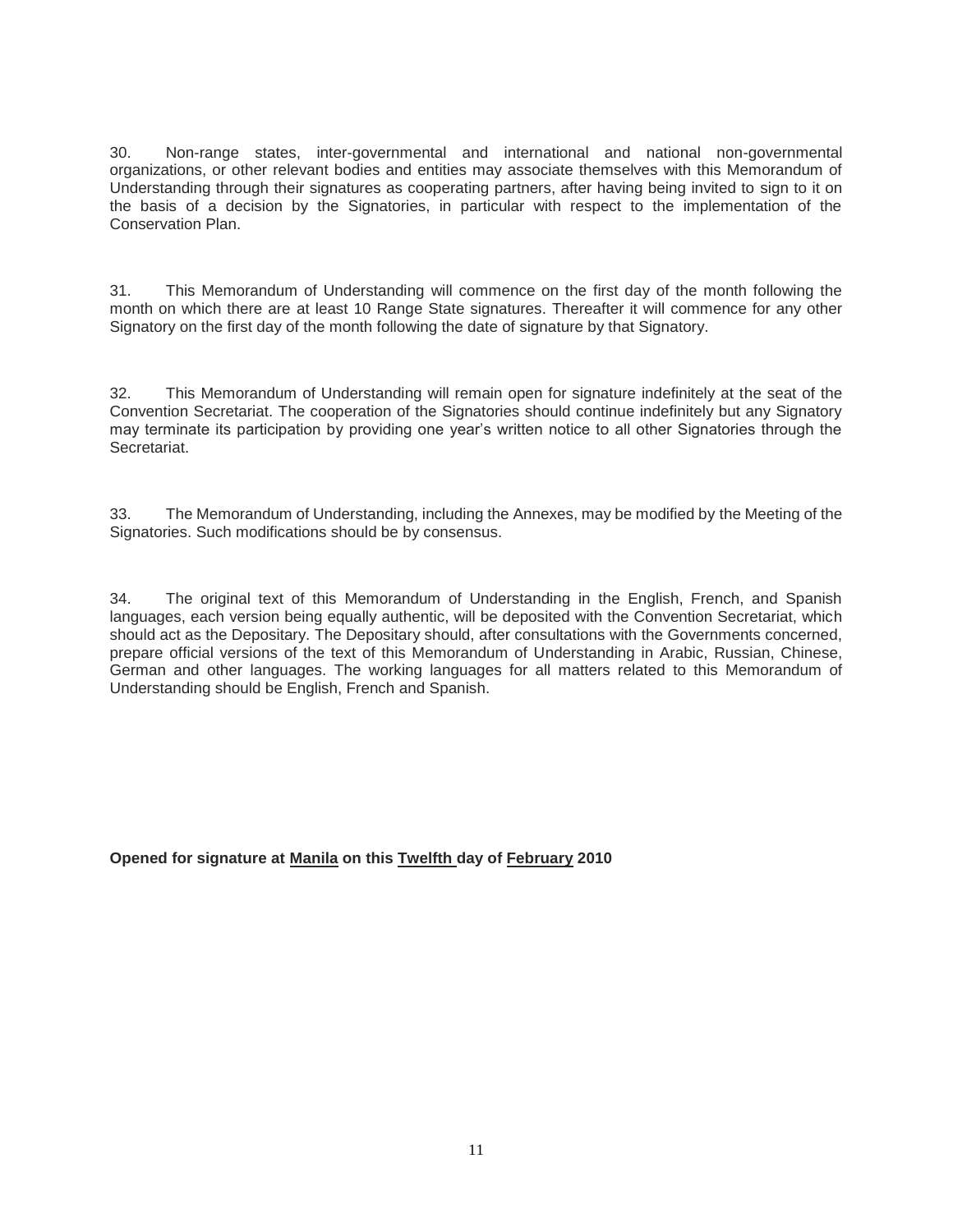## **Annex 1 to the MOU: Species covered by this Memorandum of Understanding and their ranges**

| <b>ORECTOLOBIFORMES</b><br>Rhincodontidae                          | Rhincodon typus                                                                                                                                                                                            |
|--------------------------------------------------------------------|------------------------------------------------------------------------------------------------------------------------------------------------------------------------------------------------------------|
| <b>LAMNIFORMES</b><br>Lamnidae<br>Cetorhinidae                     | Carcharodon carcharias<br>Isurus oxyrinchus<br>Isurus paucus<br>Lamna nasus<br>Cetorhinus maximus                                                                                                          |
| Alopiidae                                                          | Alopias superciliosus<br>Alopias vulpinus<br>Alopias pelagicus                                                                                                                                             |
| <b>CARCHARHINIFORMES</b><br>Carcharhinidae                         | Carcharhinus falciformis<br>Carcharhinus longimanus<br>Carcharhinus obscurus                                                                                                                               |
| Sphyrnidae                                                         | Sphyrna mokarran<br>Sphyrna lewini<br>Sphyrna zygaena                                                                                                                                                      |
| <b>SQUALIFORMES</b>                                                |                                                                                                                                                                                                            |
| Squalidae                                                          | Squalus acanthias (northern hemisphere<br>populations)                                                                                                                                                     |
| <b>SQUATINIFORMES</b><br>Squatinidea                               | Squatina squatina                                                                                                                                                                                          |
| <b>RHINOPRISTIPHORMES</b><br>Rhinobatidae<br>Rhinidae<br>Pristidae | Rhinobatos rhinobatos<br>Rhynchobatus australiae<br>Rhynchobatus djiddensis<br>Rhynchobatus laevis<br>Anoxypristis cuspidata<br>Pristis clavata<br>Pristis pectinata<br>Pristis zijsron<br>Pristis pristis |
| <b>MYLIOBATIFORMES</b><br>Mobulidae                                | Manta alfredi<br>Manta birostris<br>Mobula mobular<br>Mobula japanica<br>Mobula thurstoni<br>Mobula tarapacana<br>Mobula eregoodootenkee<br>Mobula kuhlii                                                  |

*Mobula hypostoma Mobula rochebrunei Mobula munkiana*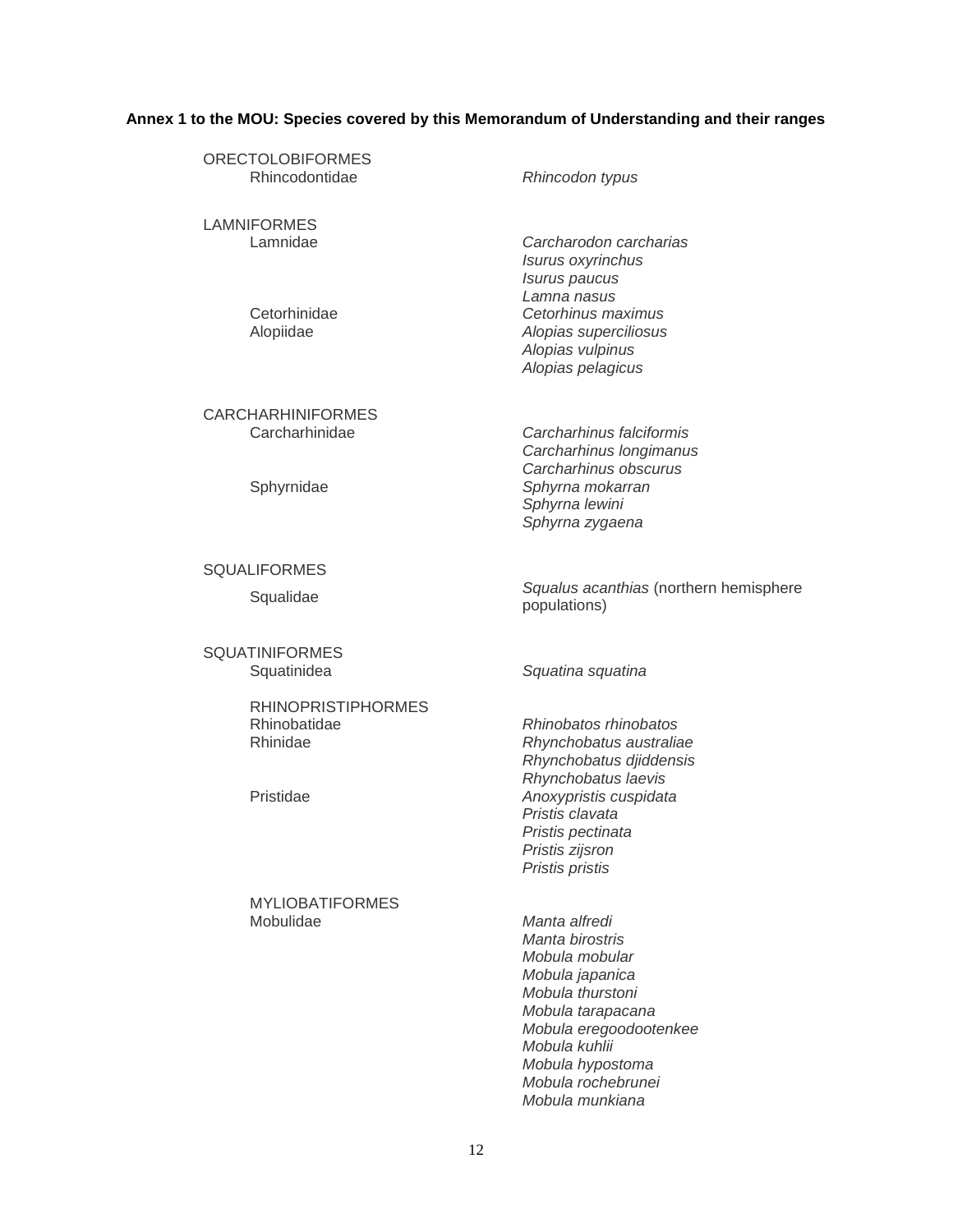## **Annex 2 to the MOU: Regions and Advisory Committee representation**

Africa: 2 Asia: 2 North America: 1 Europe: 2 Oceania: 1 South, Central America & the Caribbean: 2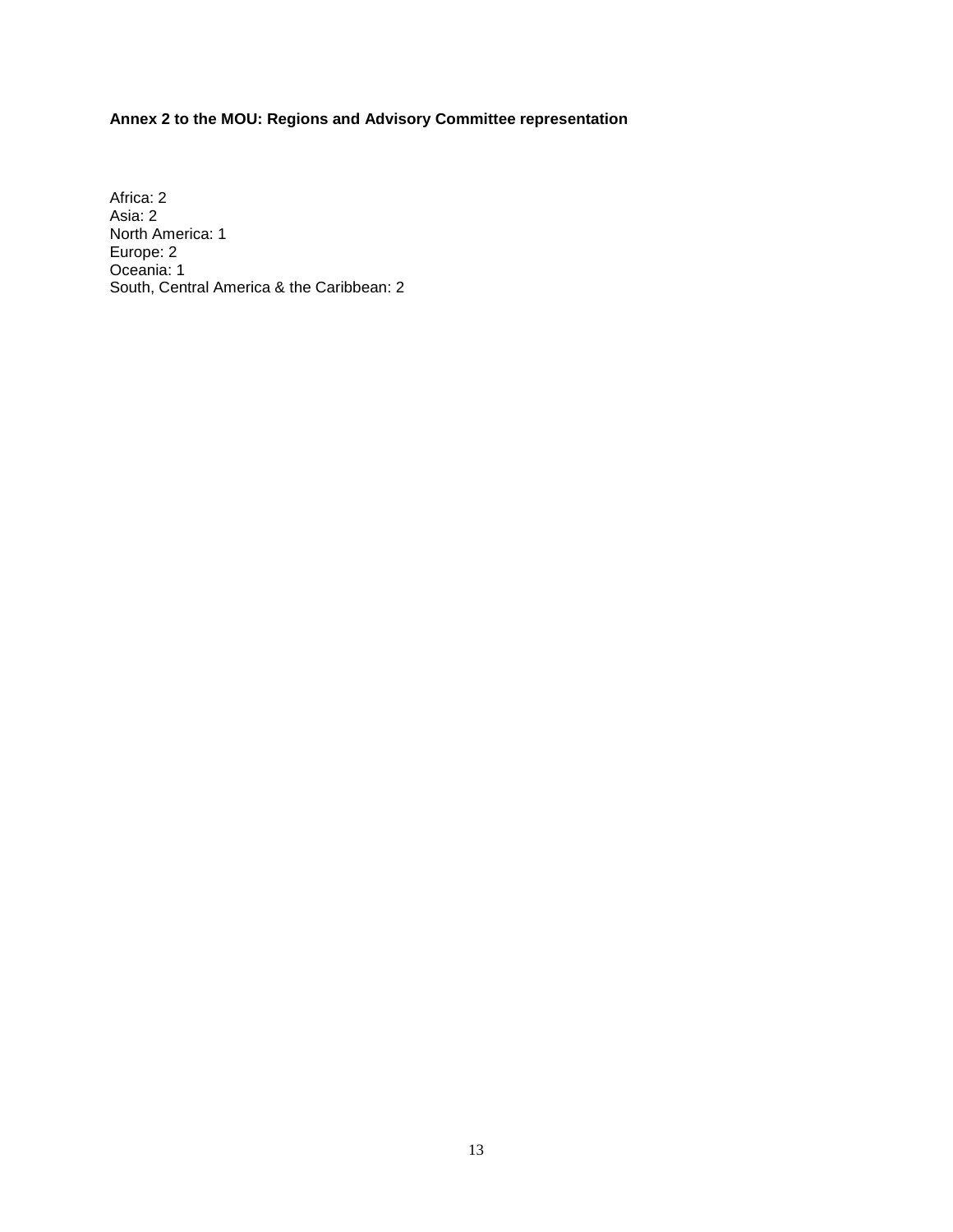#### **Annex 3 to the MOU: Conservation Plan**

#### **Overall Principles:**

- I. This Conservation Plan applies exclusively to those migratory species of sharks<sup>i</sup> included in Annex 1 of this Memorandum of Understanding. Depending on the occurrence of a species, Signatories may set species-specific priorities.
- II. This Conservation Plan aims to complement, develop and promote the objectives and actions described in this Memorandum of Understanding to conserve and manage migratory sharks and their habitat. In particular, it establishes a comprehensive list of actions to further the objectives and actions of Section 4 of this Memorandum of Understanding.
- III. These objectives and related activities below should be implemented by Signatories either individually or cooperatively or both, as appropriate, including through:
	- a. Participation in and cooperation with the Food and Agriculture Organization of the United Nations (FAO) and, as appropriate, Regional Fisheries Management Organizations (RFMOs), Regional Seas Conventions and Action Plans (RSCAPs), and other relevant biodiversity-related MEAs;
	- b. Establishment of regional, sub-regional and any other cooperative arrangements considered by the Signatories to be necessary; and
	- c. Cooperation with the Secretariat.
- IV. Signatories should, periodically evaluate the effectiveness of efforts and strategies to implement this plan, with the technical and scientific support of the Secretariat and the Advisory Committee, as well as consider revisions or amendments if necessary to strengthen its effectiveness or applicability, consistent with Section 6 of this Memorandum of Understanding.
- V. Signatories endeavour to create synergies amongst their respective national and regional administrations responsible for environmental and fisheries-related policies as they affect sharks so as to facilitate the universal implementation of the contents of the Conservation Plan into their governmental programmes.
- VI. Signatories are encouraged to prioritize implementation of these actions with highest scores for priority.
- VII. Signatories are encouraged to use this Conservation Plan, as a whole or only parts of it, and translate it into national or regional actions.
- VIII. The Conservation Plan combines short-term and long-term activities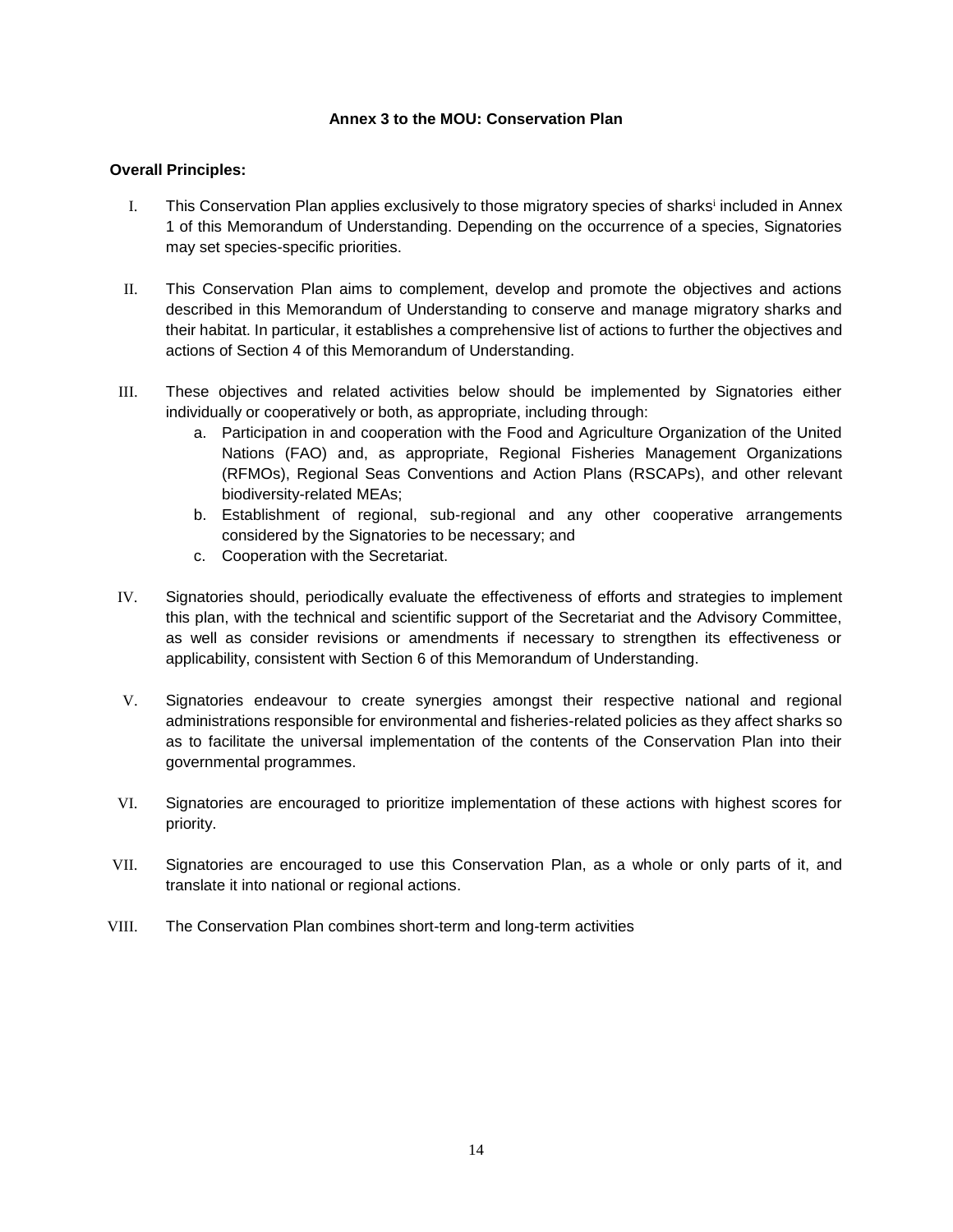**Objective A:** Improving understanding of migratory shark populations through research, monitoring and information exchange

| <b>Activities</b>                                                                                                                                                                                                                                                                                                                                                                                                                                                                                             | Priority <sup>2</sup> | Time frame <sup>3</sup> | Responsible<br>entity <sup>4</sup> |
|---------------------------------------------------------------------------------------------------------------------------------------------------------------------------------------------------------------------------------------------------------------------------------------------------------------------------------------------------------------------------------------------------------------------------------------------------------------------------------------------------------------|-----------------------|-------------------------|------------------------------------|
| 1. Ecological research, monitoring and data collection                                                                                                                                                                                                                                                                                                                                                                                                                                                        |                       |                         |                                    |
| 1.1 Identify priority research, monitoring and training needs, taking into account regional<br>differences.                                                                                                                                                                                                                                                                                                                                                                                                   | 5                     | short, ongoing          | SIG,<br>MULTI,<br>AC               |
| 1.2 Endeavour to develop capacity in research, data collection, monitoring and facilitate training in<br>data quality.                                                                                                                                                                                                                                                                                                                                                                                        | 5                     | ongoing                 | SIG,<br><b>MULTI</b>               |
| 1.3 Compile relevant data, improve ecological knowledge and conduct baseline studies on:<br>shark populations including studies on populations dynamics, structure and abundance;<br>essential shark habitats;<br>shark distributional range through acoustic, mark recapture and other programmes;<br>shark aggregations;<br>shark behaviour;<br>shark ecology;<br>the seasonal and spatial migration patterns and routes of sharks;<br>shark taxonomy; and<br>environmental factors with impacts on sharks. | 5                     | short, ongoing          | SIG,<br><b>MULTI</b>               |
| 1.4 Conduct long-term monitoring of shark populations in order to assess their conservation status<br>and trends.                                                                                                                                                                                                                                                                                                                                                                                             | 5                     | short, ongoing          | SIG.<br><b>MULTI</b>               |
| 1.5 Identify and prioritize (with a view to developing conservation measures):<br>critical shark habitats including critical migration routes; <sup>5</sup><br>critical seasons; <sup>6</sup><br>critical life stages;7 and<br>shark populations.                                                                                                                                                                                                                                                             | 5                     | short, ongoing          | SIG,<br><b>MULTI</b>               |
| 1.6 Assess and prioritize threats to sharks from human activities (especially fisheries) and identify<br>the species most vulnerable to them.                                                                                                                                                                                                                                                                                                                                                                 | 5                     | short, ongoing          | SIG,<br><b>MULTI</b>               |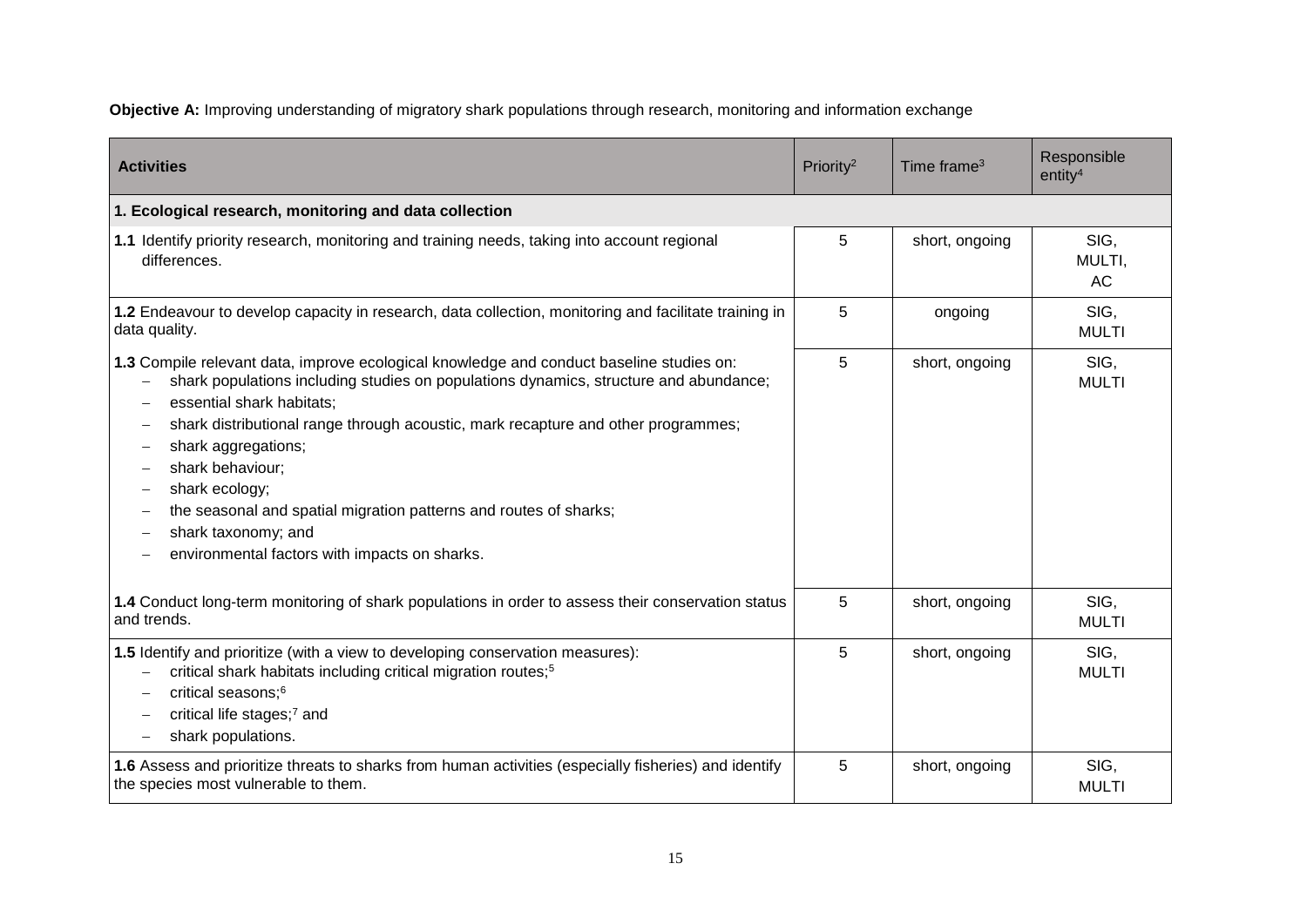| <b>Activities</b>                                                                                                                                                                                                                                                                                                                                                        | Priority <sup>2</sup> | Time frame <sup>3</sup> | Responsible<br>entity <sup>4</sup> |
|--------------------------------------------------------------------------------------------------------------------------------------------------------------------------------------------------------------------------------------------------------------------------------------------------------------------------------------------------------------------------|-----------------------|-------------------------|------------------------------------|
| 1.7 Establish conservation targets and indicators to assess progress towards reaching these<br>targets at the species population level, and develop species-specific reference points for<br>enhanced conservation measures.                                                                                                                                             | 5                     | medium                  | SIG.<br>MULTI, AC                  |
| 2. Information exchange                                                                                                                                                                                                                                                                                                                                                  |                       |                         |                                    |
| 2.1 Facilitate the timely access to and exchange of information necessary to coordinate<br>conservation and management measures.                                                                                                                                                                                                                                         | 5                     | medium                  | SIG, MULTI, AC                     |
| 2.2 Recommend standard methods and set minimum levels of data collection and adopt or develop<br>a recommended set of protocols for research, monitoring, and information exchange.                                                                                                                                                                                      | 5                     | short                   | SIG.<br>MULTI, AC                  |
| 2.3 Determine and, where appropriate, develop the most suitable methods for information<br>dissemination.                                                                                                                                                                                                                                                                | 5                     | medium                  | SIG, SEC,<br>MULTI, AC             |
| 2.4 Regularly exchange scientific and technical information and expertise among:<br>national governments;<br>scientific institutions:<br>non-governmental organizations and civil society;<br>international organizations; and<br>the private sector.<br>in order to develop and implement best practice approaches to the conservation of sharks and<br>their habitats. | 5                     | medium                  | SIG, MULTI, AC                     |
| 2.5 Create a directory of experts and organizations concerned with shark conservation on a regional<br>and global level.                                                                                                                                                                                                                                                 | 5                     | long                    | SIG, SEC, MULTI,<br>AC.            |
| 2.6 Disseminate traditional knowledge on sharks and their habitats.                                                                                                                                                                                                                                                                                                      | 5                     | long                    | SIG, MULTI                         |

**Objective B:** Ensuring that directed and non-directed fisheries for sharks are sustainable – In pursuing activities described under this objective Signatories should endeavour to cooperate through RFMOs, the FAO, RSCAPs and biodiversity-related MEAs as appropriate.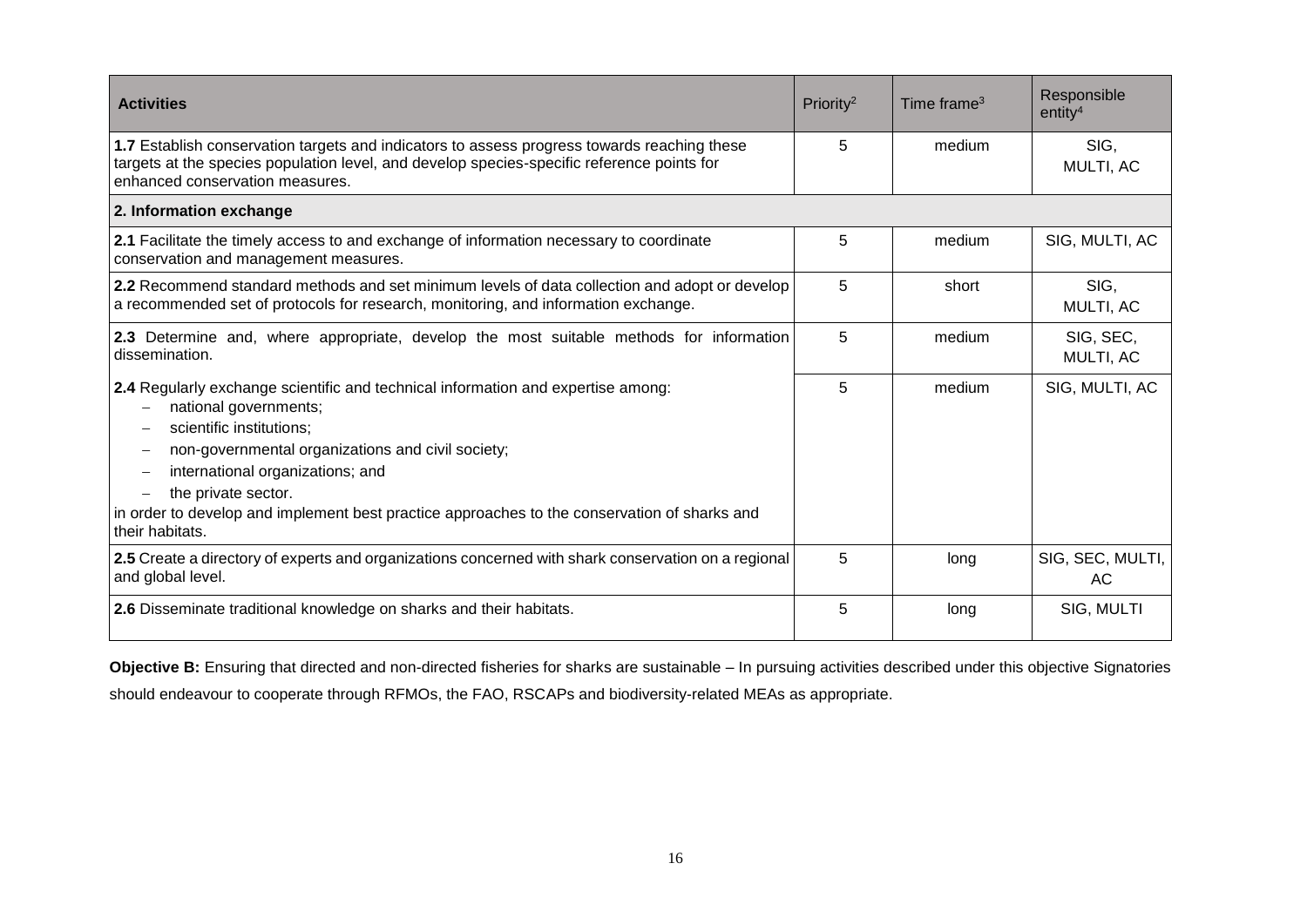| <b>Activities</b>                                                                                                                                                                                                                                                                                                                                                                                                                                                      | Priority <sup>2</sup> | Time frame <sup>3</sup> | Responsible<br>entity <sup>4</sup> |
|------------------------------------------------------------------------------------------------------------------------------------------------------------------------------------------------------------------------------------------------------------------------------------------------------------------------------------------------------------------------------------------------------------------------------------------------------------------------|-----------------------|-------------------------|------------------------------------|
| 3. Fisheries-related research and data collection                                                                                                                                                                                                                                                                                                                                                                                                                      |                       |                         |                                    |
| 3.1 Promote stock assessments and related research.                                                                                                                                                                                                                                                                                                                                                                                                                    | $\overline{4}$        | short                   | SIG, MULTI                         |
| 3.2 Develop programmes to establish baseline data and facilitate reporting at a species-specific<br>level on:<br>shark catch rates:<br>$\qquad \qquad -$<br>fishing gear used in shark fisheries;<br>the amount of incidental and directed taking;<br>the amount of waste and discards;<br>$\qquad \qquad -$<br>size and sex of individuals caught; and<br>fisheries methods that are sustainable and responsible and protect the habitat.<br>$\overline{\phantom{0}}$ | 4                     | short                   | SIG, MULTI                         |
| 4. Ecologically sustainable management of shark populations, including monitoring, control and surveillance                                                                                                                                                                                                                                                                                                                                                            |                       |                         |                                    |
| 4.1 Develop and adopt best practice guidance for the conservation and management of shark<br>populations based on the best available scientific knowledge and following a precautionary and<br>ecosystem approach.                                                                                                                                                                                                                                                     | 3                     | short                   | SIG, MULTI                         |
| 4.2 Develop programmes to monitor directed shark fisheries and shark bycatch, including<br>programmes such as vessel monitoring systems, inspections and on-board observer or monitoring<br>programmes.                                                                                                                                                                                                                                                                | 3                     | short                   | SIG, MULTI                         |
| 4.3 Prohibit the taking of species in accordance with paragraph 13 i of the MoU.                                                                                                                                                                                                                                                                                                                                                                                       | 3                     | medium                  | <b>SIG</b>                         |
| 4.4 Ensure that mortality rates arising from fishing activities do not exceed levels resulting in a<br>significant decline of populations following the precautionary approach in proactively setting<br>conservation and management measures at all times.                                                                                                                                                                                                            | 3                     | medium                  | SIG, MULTI                         |
| 4.5 Encourage relevant bodies to set targets for fish quotas, fishing effort and other restrictions to<br>help achieve sustainable use in line with the best available scientific advice and using the<br>precautionary approach to ensure that all shark catch is within sustainable limits.                                                                                                                                                                          | $\overline{4}$        | short                   | SIG, MULTI                         |
| 4.6 Consider the development or application of certification systems for sustainable shark products.                                                                                                                                                                                                                                                                                                                                                                   | $\overline{2}$        | long                    | SIG, MULTI                         |
| 4.7 Encourage the consideration of including shark conservation criteria in existing certification<br>systems for sustainable fisheries.                                                                                                                                                                                                                                                                                                                               | $\overline{2}$        | long                    | SIG, MULTI                         |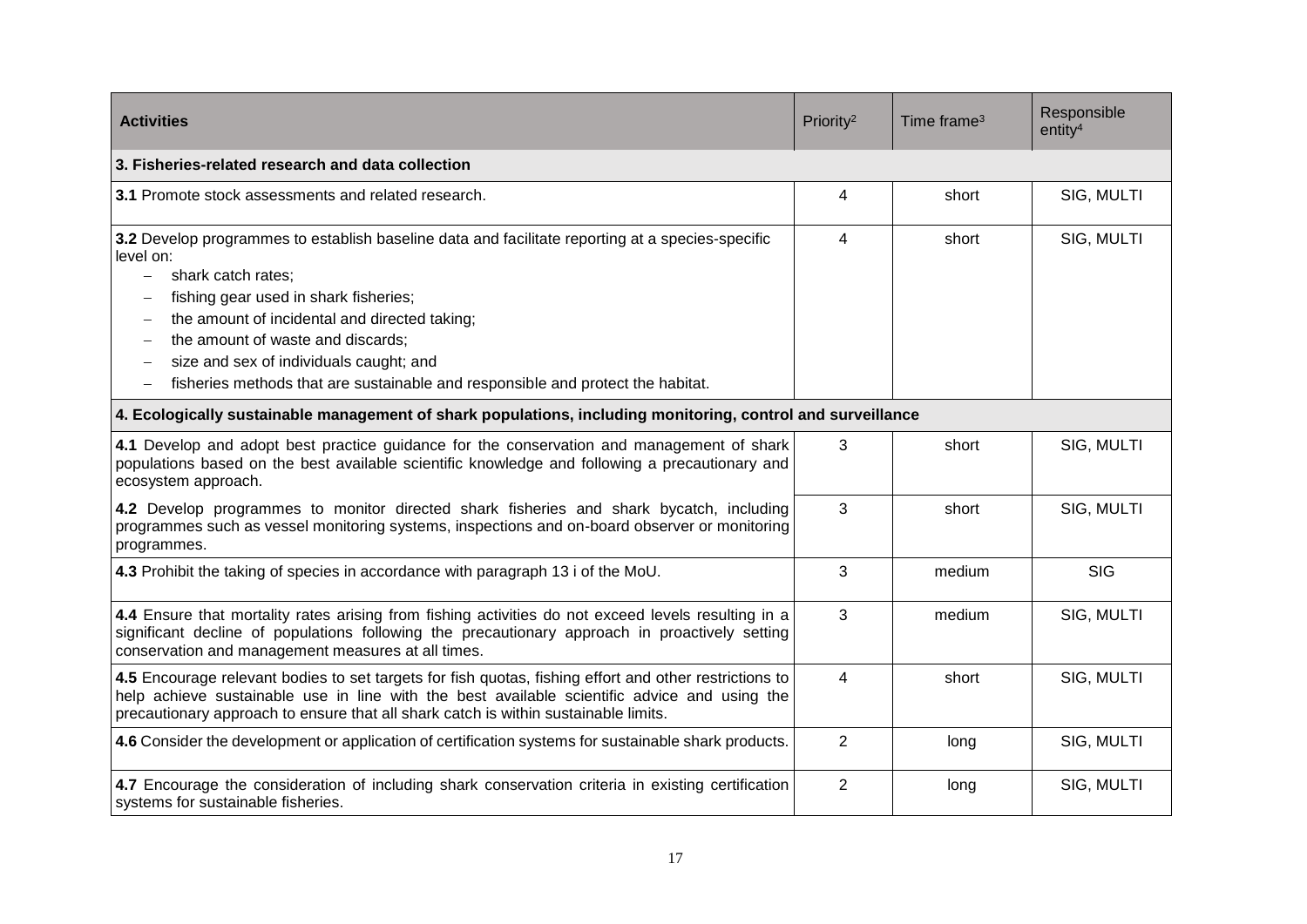| <b>Activities</b>                                                                                                                                                                                                                                                                                                                                                                                                                     | Priority <sup>2</sup>   | Time frame <sup>3</sup> | Responsible<br>entity <sup>4</sup> |
|---------------------------------------------------------------------------------------------------------------------------------------------------------------------------------------------------------------------------------------------------------------------------------------------------------------------------------------------------------------------------------------------------------------------------------------|-------------------------|-------------------------|------------------------------------|
| 4.8 Encourage no increase in and minimize the use of plastics and non-degradable materials in<br>fishing operations.                                                                                                                                                                                                                                                                                                                  | $\mathbf{1}$            | long                    | SIG, MULTI                         |
| 4.9 Encourage the participation of indigenous and local communities (ILC) in the fishery<br>management process.                                                                                                                                                                                                                                                                                                                       | $\overline{2}$          | medium                  | SIG, MULTI                         |
| 4.10 Ensure that the global moratorium on all large-scale pelagic driftnet fishing is fully implemented<br>on the high seas of the world's oceans and seas, including enclosed seas and semi-enclosed seas,<br>in accordance to UN General Assembly Resolution 46/2158.                                                                                                                                                               | $\overline{\mathbf{4}}$ | short                   | SIG, MULTI                         |
| 5. Bycatch                                                                                                                                                                                                                                                                                                                                                                                                                            |                         |                         |                                    |
| 5.1 To the extent practicable, develop and/or use selective gear, devices, and techniques to ensure<br>that the take of sharks in fisheries is sustainable and appropriately managed and that mortality of<br>non-utilized catches is minimized to the greatest extent possible.                                                                                                                                                      | 3                       | medium                  | SIG, MULTI                         |
| 5.2 Liaise and coordinate with fishing industries, fisheries management organizations, academic<br>institutions and environmental non-governmental organizations (NGOs) to develop and implement<br>incidental capture mitigation mechanisms in national waters and on the high seas, prioritizing work<br>to avoid the capture of protected sharks in accordance with paragraph 13 i of the MoU.                                     | $\overline{4}$          | short                   | SIG, MULTI                         |
| 5.3 Promote capacity building for the safe handling and release of sharks.                                                                                                                                                                                                                                                                                                                                                            | 3                       | short                   | SIG, MULTI                         |
| 6. Cooperation through RFMOs, RSCAPs and FAO                                                                                                                                                                                                                                                                                                                                                                                          |                         |                         |                                    |
| 6.1 Encourage implementation of conservation and management measures adopted by RFMOs,<br>RSCAPs, biodiversity-related MEAs and FAO.                                                                                                                                                                                                                                                                                                  | 5                       | short                   | <b>SIG</b>                         |
| 6.2 Develop and implement National Plans of Action for Sharks - NPOA-Sharks - to manage sharks<br>within a State's jurisdictional waters and for the regulation of the activities of States' fleets fishing<br>on the High Seas in accordance with FAO's voluntary International Plan of Action for Sharks - IPOA-<br>Sharks - also taking into account UN General Assembly Resolutions 59/25 <sup>9</sup> and 61/105 <sup>10</sup> . | 5                       | short                   | SIG, MULTI                         |
| 6.3 Promote practical and enforceable conservation recommendations based on the best available<br>science within relevant RFMOs, RSCAPs, biodiversity-related MEAs and FAO.                                                                                                                                                                                                                                                           | $\overline{4}$          | short, ongoing          | <b>SIG</b>                         |
| 7. Policy, legislation and law enforcement                                                                                                                                                                                                                                                                                                                                                                                            |                         |                         |                                    |
| 7.1 Review of domestic policy                                                                                                                                                                                                                                                                                                                                                                                                         |                         |                         |                                    |
| 7.1.1 Review domestic policies and laws to address gaps or impediments to the conservation and<br>management of sharks and their habitats.                                                                                                                                                                                                                                                                                            | 4                       | medium                  | <b>SIG</b>                         |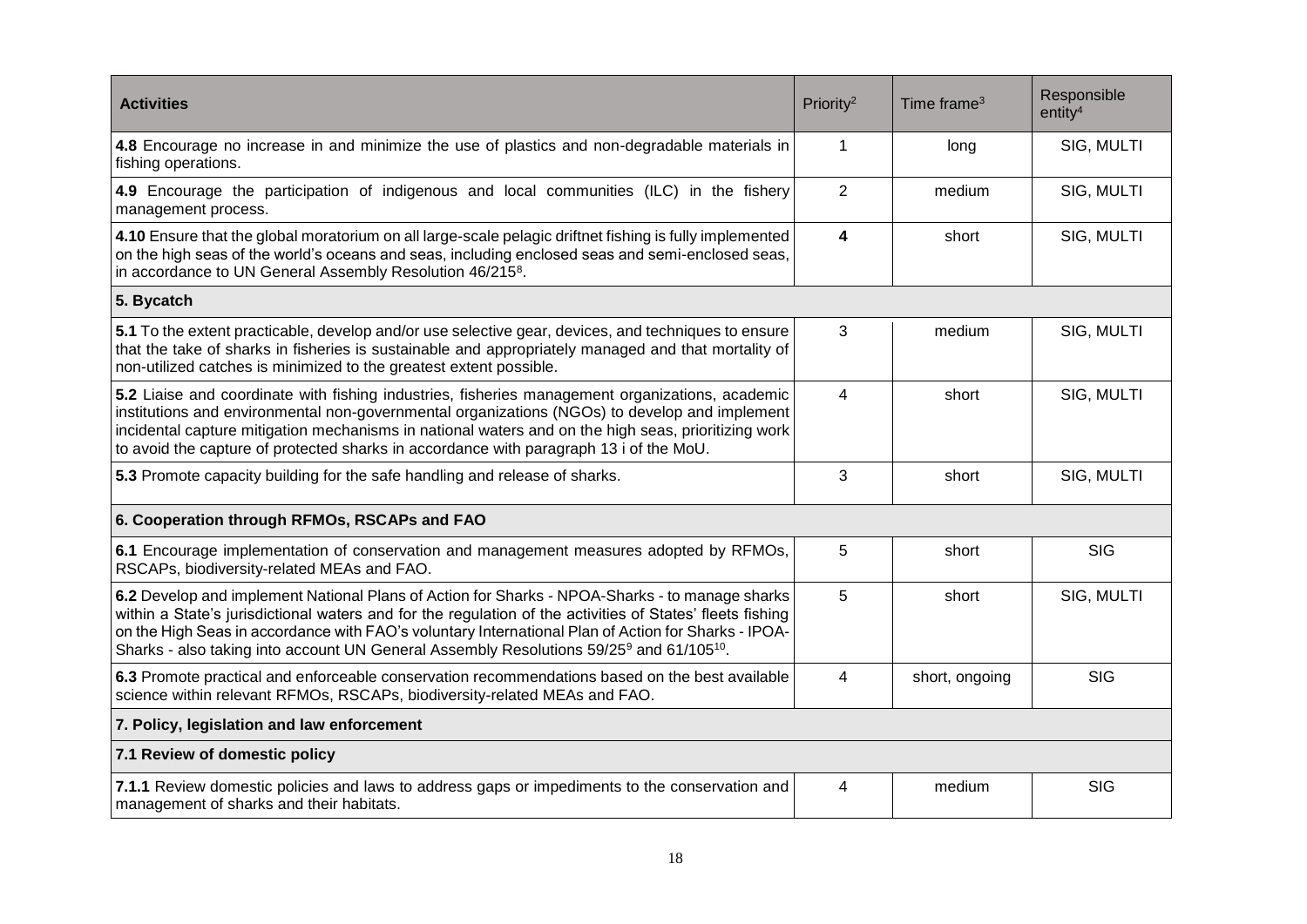| <b>Activities</b>                                                                                                                                                                                                                                                                                                                                                                                | Priority <sup>2</sup> | Time frame $3$ | Responsible<br>entity <sup>4</sup> |
|--------------------------------------------------------------------------------------------------------------------------------------------------------------------------------------------------------------------------------------------------------------------------------------------------------------------------------------------------------------------------------------------------|-----------------------|----------------|------------------------------------|
| 7.2 International trade                                                                                                                                                                                                                                                                                                                                                                          |                       |                |                                    |
| 7.2.1 Develop and implement strategies that seek to ensure that sharks and shark products entering<br>international trade are harvested and traded in accordance with existing conservation and<br>management measures and applicable regulations including those of CITES and RFMOs.                                                                                                            | 4                     | medium         | <b>SIG</b>                         |
| 7.2.2 Develop and implement additional measures to ensure legal and sustainable international<br>trade in sharks and shark products.                                                                                                                                                                                                                                                             | $\overline{2}$        | medium         | <b>SIG</b>                         |
| 7.3 Finning <sup>11</sup>                                                                                                                                                                                                                                                                                                                                                                        |                       |                |                                    |
| 7.3.1 Where not already in place, consider enacting legislation or regulations requiring sharks to be<br>stored on board and landed with each fin naturally attached in line with applicable UN General<br>Assembly Resolutions, including 62/177 <sup>12</sup> , and 66/68 <sup>13</sup> and with applicable decisions from IUCN,<br>including motion 4.114 <sup>14</sup> , and relevant RFMOs. | 5                     | short          | <b>SIG</b>                         |
| 7.4 Law enforcement                                                                                                                                                                                                                                                                                                                                                                              |                       |                |                                    |
| 7.4.1 Implement and enforce existing fisheries conservation and management measures and trade<br>regulations on shark fisheries through effective monitoring, control and surveillance.                                                                                                                                                                                                          | 4                     | short          | <b>SIG</b>                         |
| 7.4.2 Implement specific measures where gaps are identified and develop capacity in compliance<br>and law enforcement.                                                                                                                                                                                                                                                                           | 3                     | medium         | <b>SIG</b>                         |
| 7.4.3 Cooperate on law enforcement, including through bilateral/multilateral agreements, and<br>intelligence and information sharing.                                                                                                                                                                                                                                                            | $\overline{2}$        | medium         | <b>SIG</b>                         |
| 8. Economic incentives                                                                                                                                                                                                                                                                                                                                                                           |                       |                |                                    |
| 8.1 Work to reform, phase out and eliminate subsidies resulting in unsustainable use of sharks.                                                                                                                                                                                                                                                                                                  | 3                     | medium         | SIG, MULTI                         |
| 8.2 Develop opportunities for alternative livelihoods for and together with local communities.                                                                                                                                                                                                                                                                                                   | 4                     | short          | SIG, MULTI                         |

**Objective C:** Ensuring to the extent practicable the protection of critical habitats and migratory corridors and critical life stages of sharks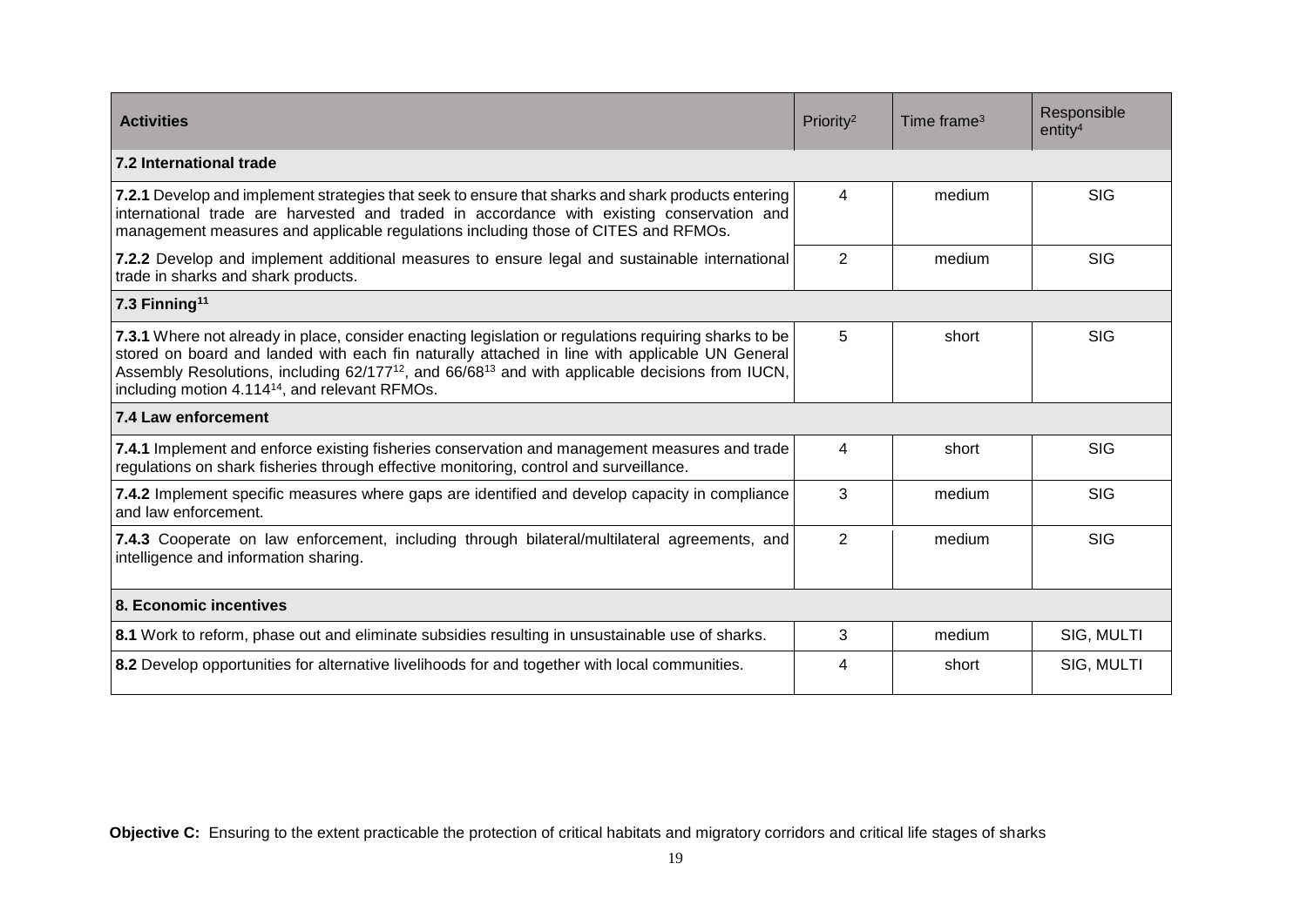| <b>Activities</b>                                                                                                                                                                                                                                                                                                    | Priority <sup>2</sup> | Time frame $3$ | Responsible<br>entity <sup>4</sup> |
|----------------------------------------------------------------------------------------------------------------------------------------------------------------------------------------------------------------------------------------------------------------------------------------------------------------------|-----------------------|----------------|------------------------------------|
| 9. Conservation activities                                                                                                                                                                                                                                                                                           |                       |                |                                    |
| 9.1 Designate and manage conservation areas, sanctuaries or temporary exclusion zones along<br>migration corridors and in areas of critical habitat, including those on the high seas in cooperation<br>with relevant RFMOs and RSCAPs where appropriate, or take other measures to remove threats to<br>such areas. | 3                     | long           | SIG, MULTI                         |
| 9.2 Integrate shark and shark habitat protection in environmental impact or risk assessments for<br>marine and coastal development projects.                                                                                                                                                                         | 3                     | short          | SIG, MULTI                         |
| 9.3 Develop, implement and assess spatial and/or seasonal closures of fishing areas to reduce<br>incidental capture of sharks, particularly to protect nursery grounds as well as aggregation areas for<br>mating and pupping.                                                                                       | $\overline{2}$        | long           | SIG, MULTI                         |
| 9.4 Promote the protection of the marine environment from land-based and maritime pollution that<br>may adversely affect shark populations.                                                                                                                                                                          | $\overline{2}$        | long           | SIG, MULTI                         |
| 9.5 Avoid the mortality of juvenile sharks and fecund females in order to maintain population levels<br>and to ensure population viability.                                                                                                                                                                          | 3                     | long           | SIG, MULTI                         |
| 10. Legislation                                                                                                                                                                                                                                                                                                      |                       |                |                                    |
| 10.1 Contribute to developing legislation to protect species and their critical habitats and ensure<br>implementation of regulations and policies on national, regional and global scale.                                                                                                                            | 2                     | medium         | SIG, MULTI                         |
| 11. Economic incentives                                                                                                                                                                                                                                                                                              |                       |                |                                    |
| 11.1 Develop incentives for adequate protection of areas of critical habitats inside and outside<br>protected areas.                                                                                                                                                                                                 | $\overline{2}$        | Long           | <b>SIG</b>                         |

**Objective D:** Increasing public awareness of threats to sharks and their habitats, and enhance public participation in conservation activities

| <b>Activities</b>                                                                                                               | Priority <sup>2</sup> | Time frame <sup>3</sup> | Responsible<br>entity <sup>4</sup> |
|---------------------------------------------------------------------------------------------------------------------------------|-----------------------|-------------------------|------------------------------------|
| 12. Awareness raising                                                                                                           |                       |                         |                                    |
| 12.1 Increase knowledge of the ecosystem services provided by sharks and knowledge about<br>sharks in their marine environment. |                       | ongoing                 | SIG, MULTI                         |
| 12.2 Raise public awareness of threats to sharks and their habitats.                                                            |                       | medium                  | SIG, MULTI                         |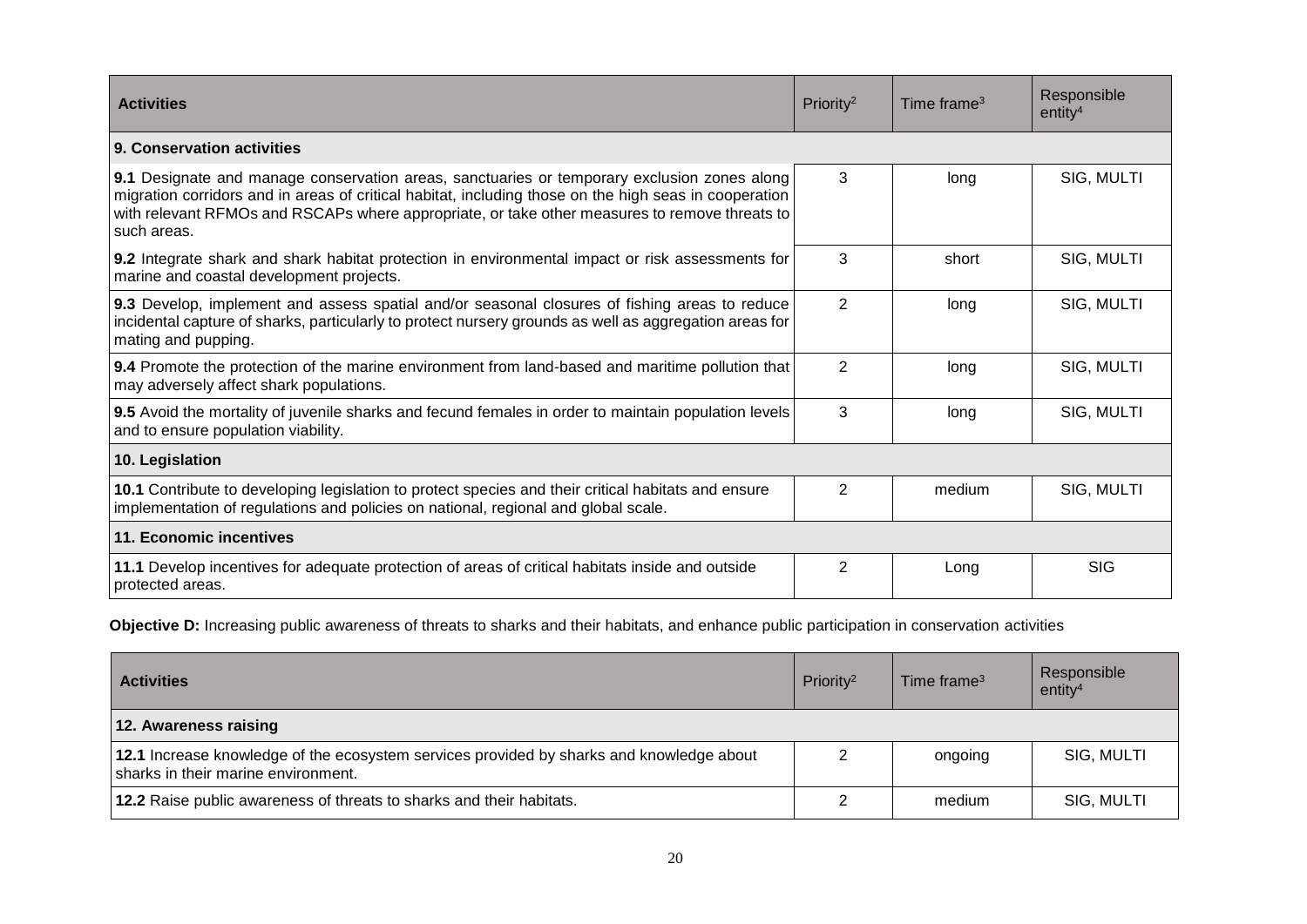| <b>Activities</b>                                                                                                                                                                                                                                                                                                                                        | Priority <sup>2</sup> | Time frame $3$ | Responsible<br>entity <sup>4</sup> |
|----------------------------------------------------------------------------------------------------------------------------------------------------------------------------------------------------------------------------------------------------------------------------------------------------------------------------------------------------------|-----------------------|----------------|------------------------------------|
| 12.3 Raise public awareness of this Memorandum of Understanding and its objectives.                                                                                                                                                                                                                                                                      | 3                     | medium         | SIG, MULTI                         |
| 13. Stakeholder participation                                                                                                                                                                                                                                                                                                                            |                       |                |                                    |
| 13.1 Encourage the participation of the following stakeholders in the implementation of this<br>Conservation Plan:<br>government institutions;<br>non-governmental organizations;<br>indigenous and local communities;<br>commercial and recreational fishing communities;<br>the private sector;<br>scientists;<br>academia; and<br>the general public. | 4                     | short, ongoing | SIG, MULTI                         |
| 13.2 Develop and apply methods of co-management and/or public participation with local fishery<br>communities in shark fishing.                                                                                                                                                                                                                          | 2                     | long           | SIG, MULTI                         |

# **Objective E:** Enhancing national, regional and international cooperation

| <b>Activities</b>                                                                                                                                                                                                                                                                                            | Priority <sup>2</sup> | Time frame <sup>3</sup> | Responsible<br>entity <sup>4</sup> |
|--------------------------------------------------------------------------------------------------------------------------------------------------------------------------------------------------------------------------------------------------------------------------------------------------------------|-----------------------|-------------------------|------------------------------------|
| 14. Cooperation among governments                                                                                                                                                                                                                                                                            |                       |                         |                                    |
| 14.1 Identify specific management issues where cooperation among States is required for<br>successful conservation and management.                                                                                                                                                                           | 5                     | short, ongoing          | SIG, MULTI                         |
| 14.2 Enhance institutional capacities and competencies in shark identification, management and<br>conservation techniques to generate technical support for the implementation of the Memorandum<br>of Understanding at the national, regional and international level.                                      | 5                     | short                   | SIG, MULTI                         |
| 14.3 Strengthen existing and develop new mechanisms, where required, for cooperation and<br>effective consultations involving stakeholders in research, management among coastal and fishing<br>states, as well as with relevant IGOs and RFMOs and regional seas conventions, at the sub-regional<br>level. | 3                     | Medium                  | SIG, MULTI                         |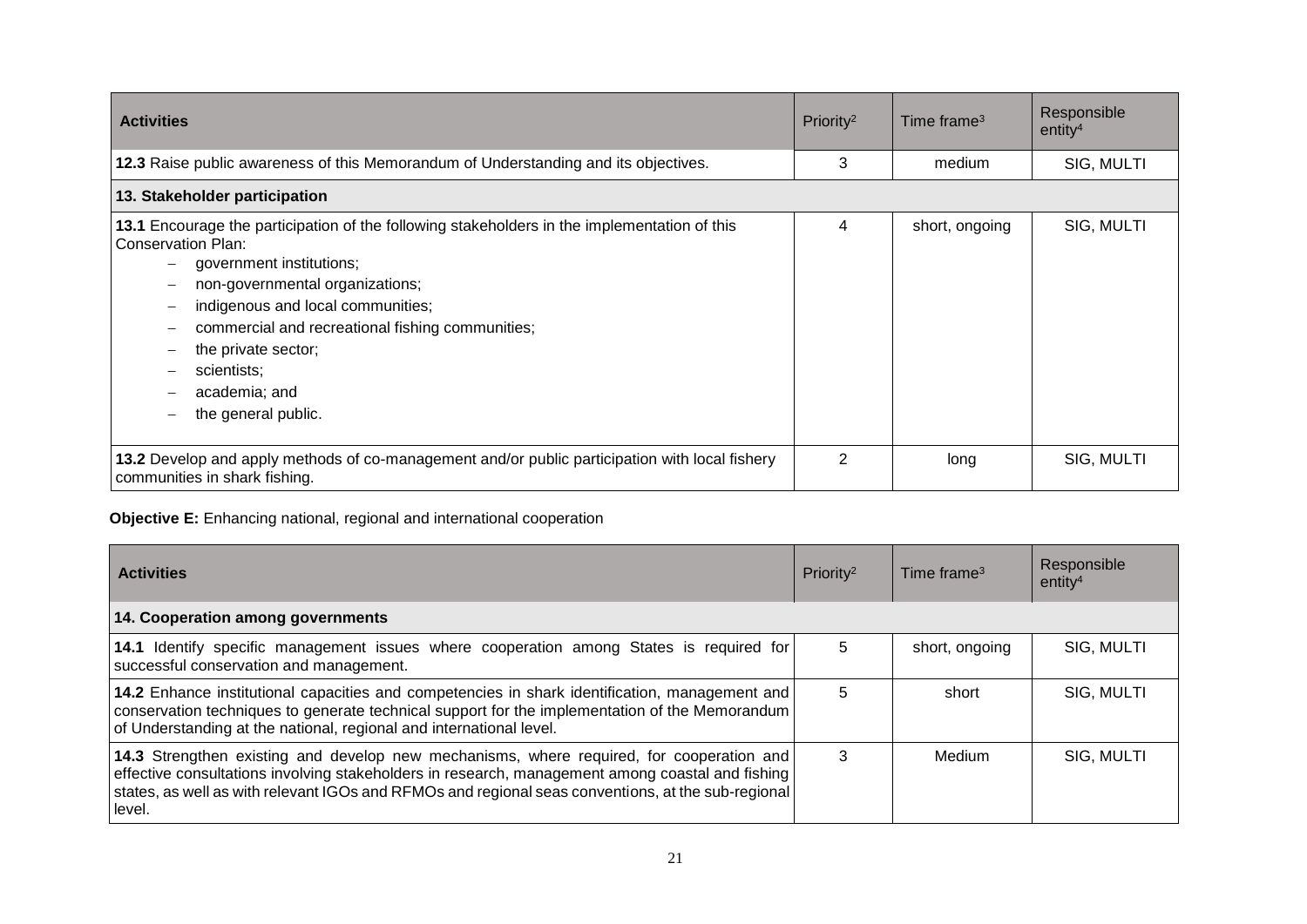| <b>Activities</b>                                                                                                                                                                                                                                                                                                                                                                                                                                                                                                                                                                                                                 | Priority <sup>2</sup> | Time frame <sup>3</sup> | Responsible<br>entity <sup>4</sup> |
|-----------------------------------------------------------------------------------------------------------------------------------------------------------------------------------------------------------------------------------------------------------------------------------------------------------------------------------------------------------------------------------------------------------------------------------------------------------------------------------------------------------------------------------------------------------------------------------------------------------------------------------|-----------------------|-------------------------|------------------------------------|
| 14.4 Develop networks, including those for information and data, for cooperative management of<br>shared populations, within or across sub-regions, and, where appropriate, formalize cooperative<br>management arrangements.                                                                                                                                                                                                                                                                                                                                                                                                     | 3                     | Medium                  | SIG, MULTI                         |
| 14.5 Cooperate, where possible, in the establishment of transboundary marine protected areas<br>using ecological rather than political boundaries.                                                                                                                                                                                                                                                                                                                                                                                                                                                                                | 3                     | Long                    | <b>SIG</b>                         |
| 14.6 Conduct collaborative studies and monitoring in pursuing activities described in objective A<br>and B above where appropriate.                                                                                                                                                                                                                                                                                                                                                                                                                                                                                               | 3                     | Medium                  | SIG, MULTI                         |
| 15. Cooperation with existing instruments and organizations related to shark conservation                                                                                                                                                                                                                                                                                                                                                                                                                                                                                                                                         |                       |                         |                                    |
| 15.1 Cooperate, as appropriate, with:<br>the fisheries industry;<br>FAO;<br>RFMO <sub>s</sub> ;<br><b>RSCAPs:</b><br>UN entities such as UNCLOS, UNEP and biodiversity-related MEAs (e.g. CBD, CITES<br>and Ramsar);<br>the World Trade Organization, Interpol and the World Customs Organization; and<br>$\overline{\phantom{m}}$<br>IGOs and NGOs engaged with shark conservation, and other international organizations that deal<br>with fisheries.                                                                                                                                                                           | 5                     | Short, ongoing          | SIG, SEC, AC,<br><b>MULTI</b>      |
| 16. Accession to international instruments relevant for the conservation and management of sharks                                                                                                                                                                                                                                                                                                                                                                                                                                                                                                                                 |                       |                         |                                    |
| 16.1 Ratify or accede to those international instruments relevant to the conservation and<br>management of migratory sharks and their habitats in order to enhance the legal protection of<br>migratory shark species.                                                                                                                                                                                                                                                                                                                                                                                                            | 3                     | Medium                  | <b>SIG</b>                         |
| 16.2 Encourage Signatories that have not already done so to become Parties to:<br>the Convention on Migratory Species (CMS);<br>global fisheries agreements such as the UN Fish Stocks Agreement (1995), the FAO<br>Compliance Agreement (1993), the FAO Port State Measures Agreement (2009) and other<br>relevant international instruments;<br>RFMOs that can adopt conservation and management measures in relation to sharks, or<br>comply with such conservation and management measures as cooperating non-members;<br>and<br>the Convention on International Trade in Endangered Species of Wild Fauna and Flora (CITES). | 3                     | Medium                  | <b>SIG</b>                         |